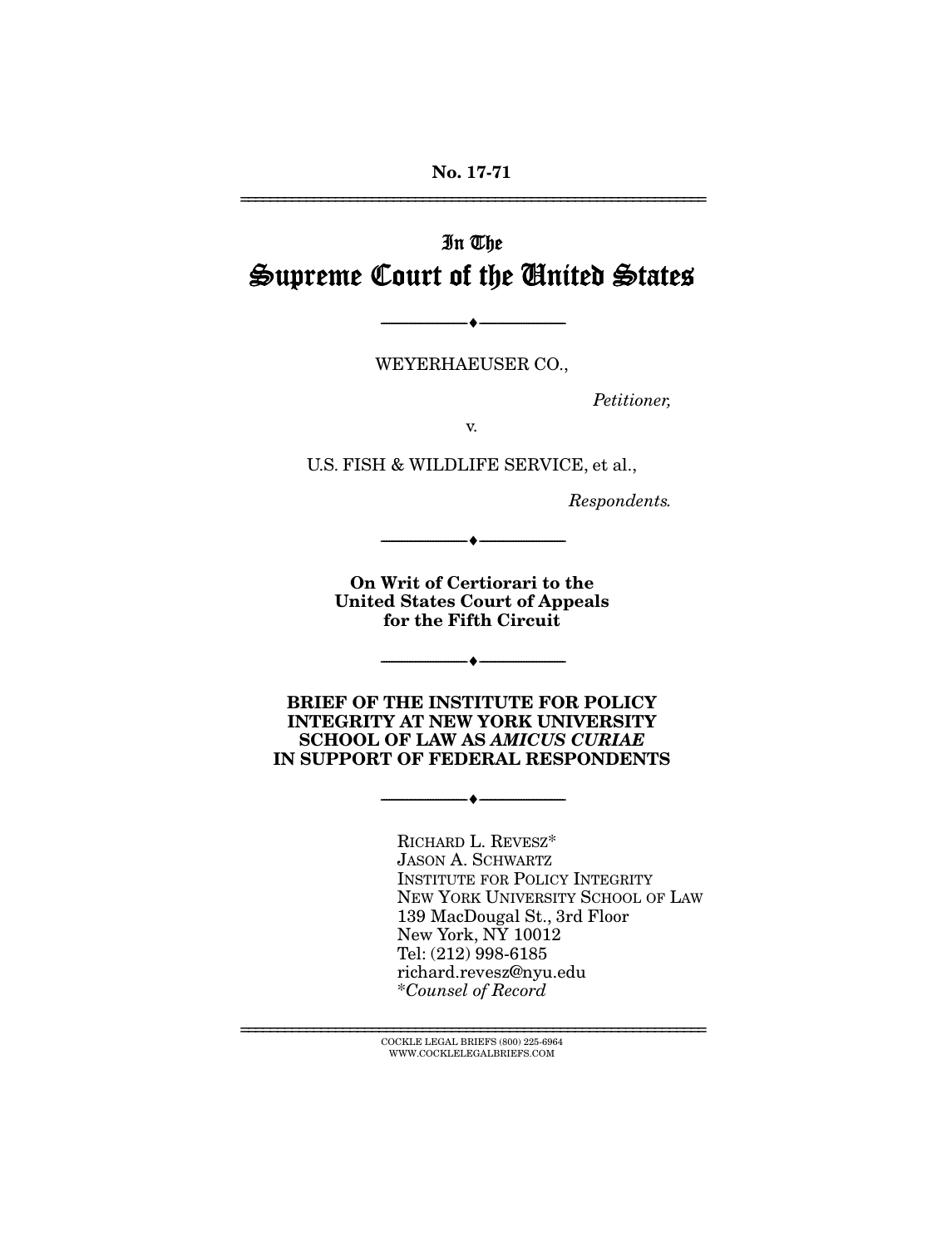## **QUESTIONS PRESENTED**

*Amicus curiae* addresses an issue that Petitioner and its supporters raise in relation to the second question presented. The second question is:

Whether an agency decision not to exclude an area from critical habitat designation because of the economic impact of designation is subject to judicial review.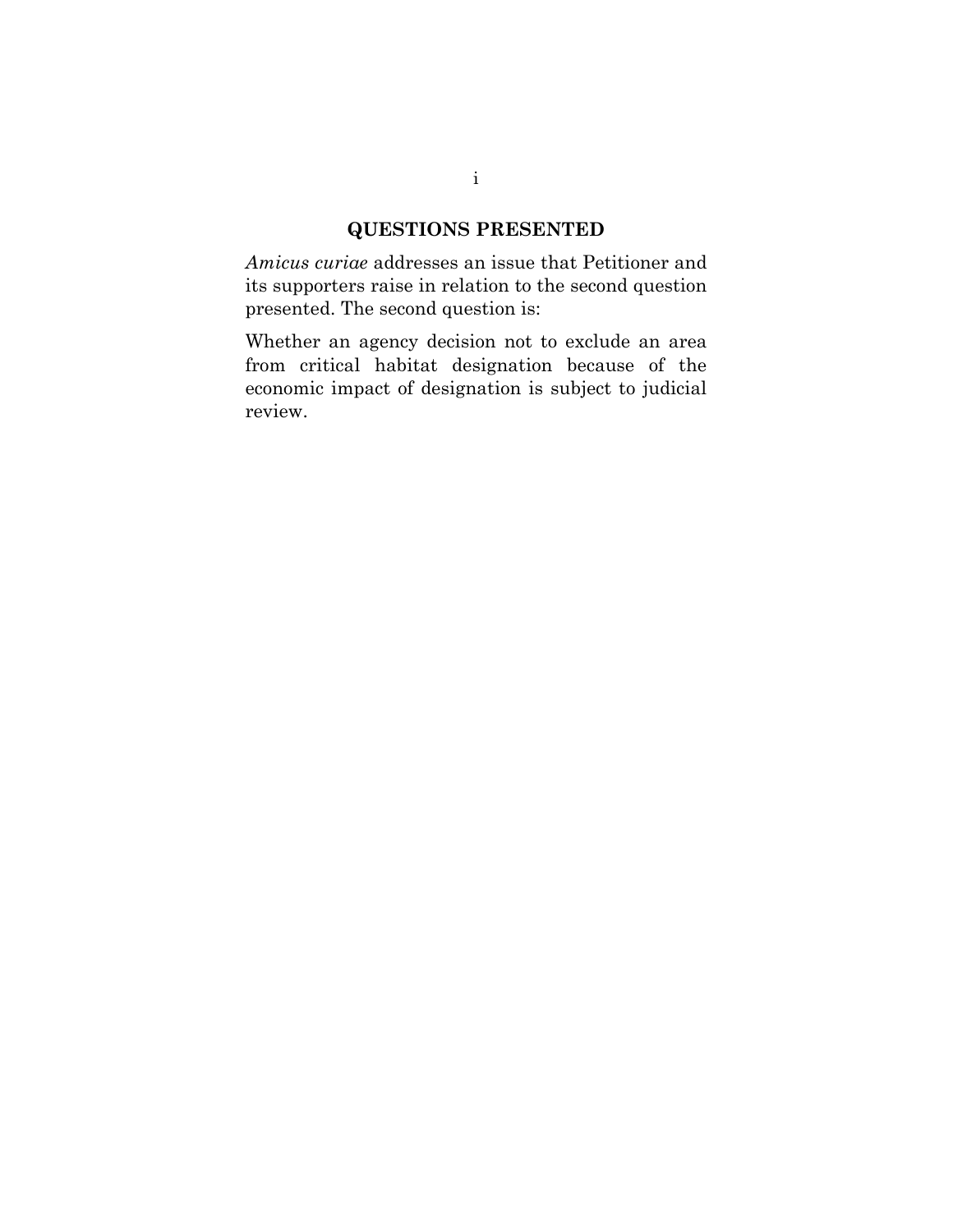# **TABLE OF CONTENTS**

| FWS Considered Ancillary and Unquantified<br>I.<br>Benefits in the Critical Habitat Designation4                                                                        |
|-------------------------------------------------------------------------------------------------------------------------------------------------------------------------|
| II. Ancillary Benefits Must Be Given<br>Due<br>Consideration Under the Endangered Species<br>Act, Executive Orders, and Best Practices for                              |
| A. Petitioner and Its Supporters Wrongly                                                                                                                                |
| B. The Endangered Species Act Requires<br>Consideration of All Benefits-Direct and                                                                                      |
| C. Executive Orders and Guidelines Require<br>Federal Agencies to Consider Ancillary<br>Benefits in Regulatory Impact Analyses15                                        |
| D. For Over Twenty-Five Years, Under<br>Administrations of Both Parties, FWS Has<br>Consistently Assessed the Ancillary Benefits<br>of Critical Habitat Designations 18 |
| E. It Would Be Arbitrary to Treat Ancillary<br>Benefits Differently Than Indirect Costs21                                                                               |
| F. Courts Require Agencies to Account for the<br>Indirect Consequences of Regulation24                                                                                  |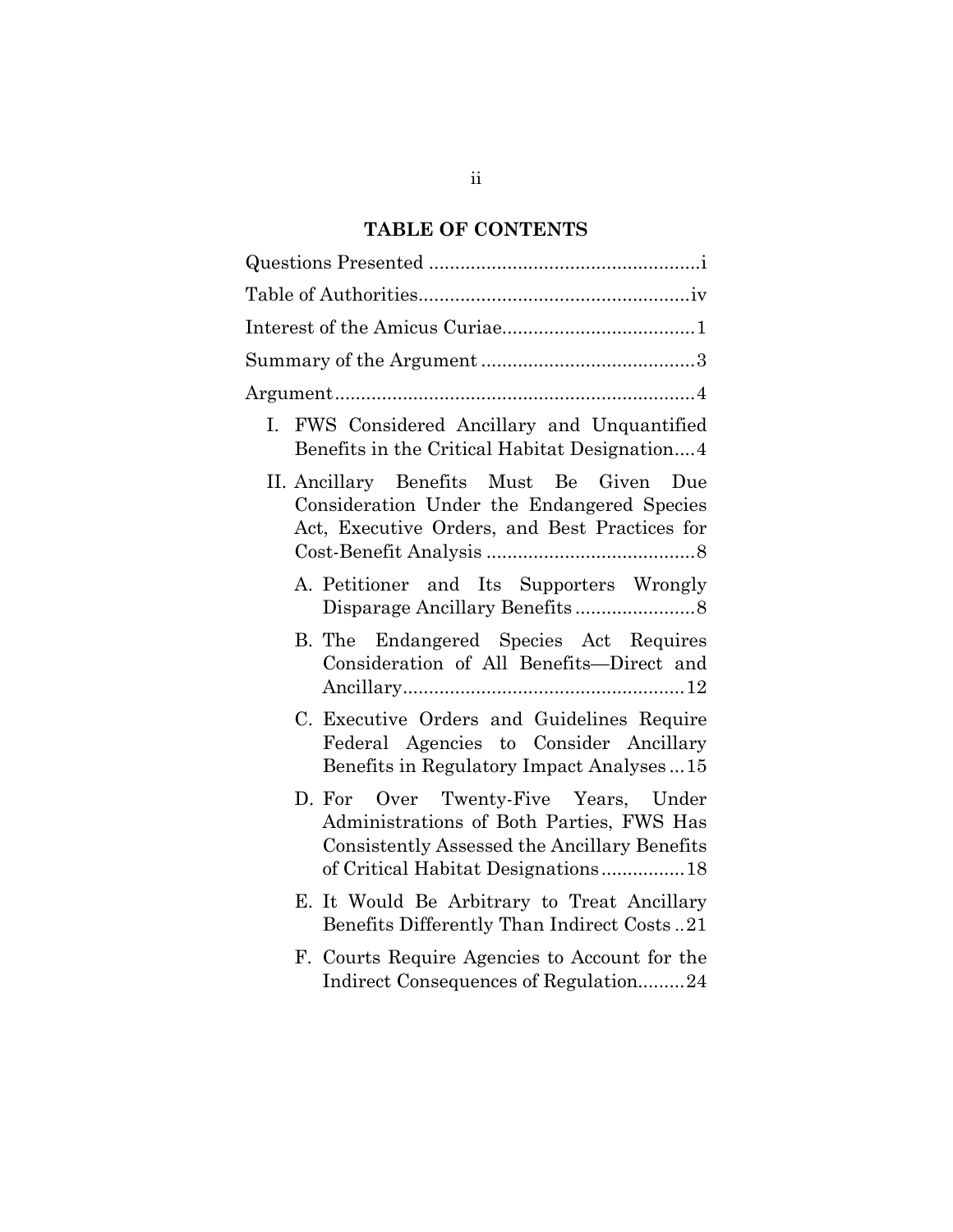| 111.7 | Unquantified Benefits Also Must Be Given     |
|-------|----------------------------------------------|
|       | Due Consideration Under Executive Orders     |
|       | and Best Practices for Cost-Benefit Analysis |
|       |                                              |
|       |                                              |

iii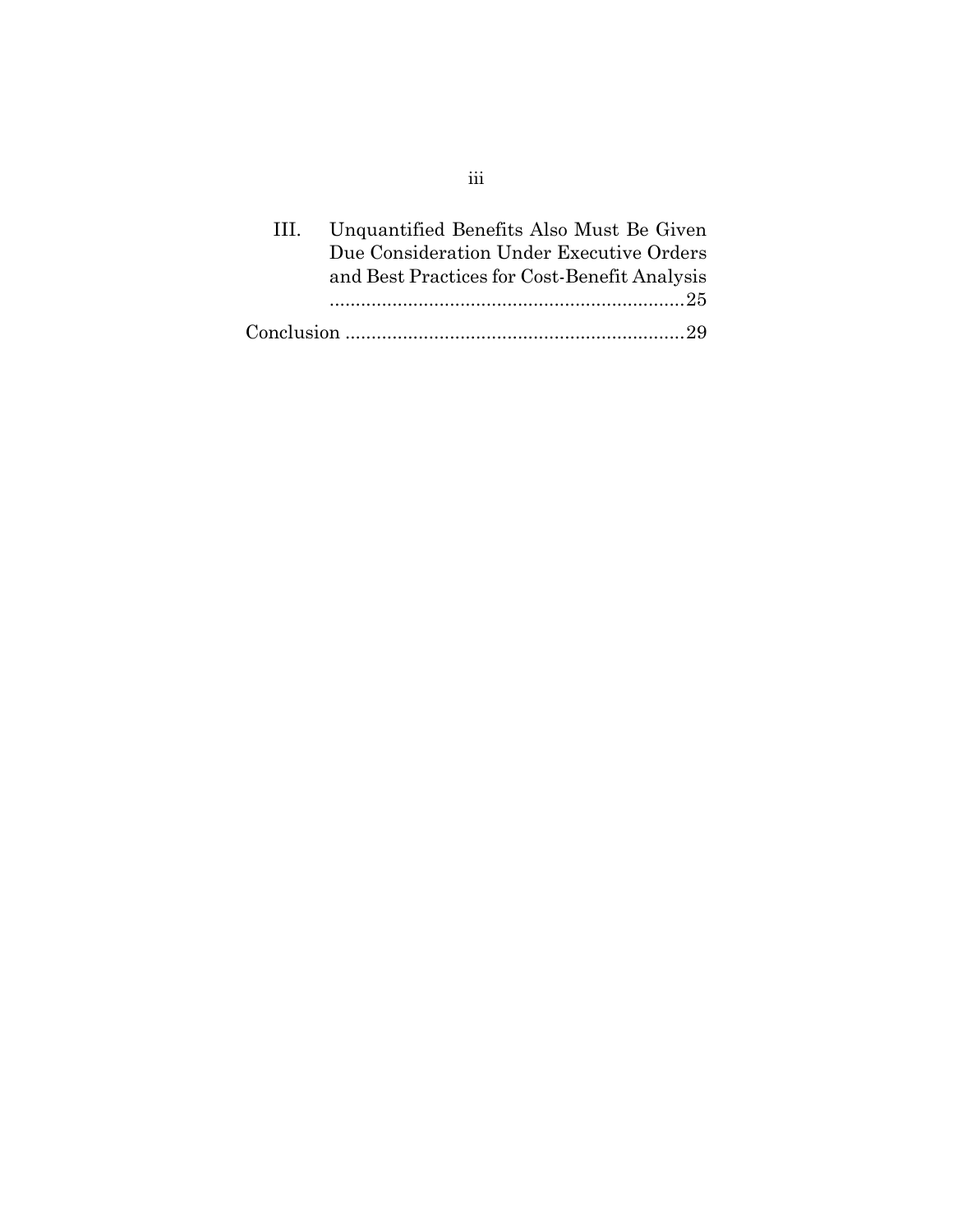# **TABLE OF AUTHORITIES**

## **Cases**

| Am. Dental Ass'n v. Martin, 984 F.2d 823 (7th Cir.                                                       |
|----------------------------------------------------------------------------------------------------------|
| Am. Trucking Ass'ns v. EPA, 175 F.3d 1027 (D.C. Cir.                                                     |
| Bus. Roundtable v. SEC, 647 F.3d 1144 (D.C. Cir.                                                         |
| Competitive Enter. Inst. v. Nat'l Highway Traffic<br>Safety Admin., 956 F.2d 321 (D.C. Cir. 1992) 25     |
| Corrosion Proof Fittings v. EPA, 947 F.2d 1201 (5th                                                      |
| Ctr. for Biological Diversity v. Nat'l Highway Traffic<br>Safety Admin., 538 F.3d 1172 (9th Cir. 2008)23 |
| Entergy Corp. v. Riverkeeper, Inc., 556 U.S. 208                                                         |
| Michigan v. EPA, 135 S. Ct. 2699 (2015) 24                                                               |
| Mont. Envtl. Info. Ctr. v. Office of Surface Mining, 274                                                 |
| Public Citizen v. Fed. Motor Carrier Safety Admin.,                                                      |
| Sierra Club v. Sigler, 695 F.2d 957 (5th Cir. 1983)23                                                    |
| U.S. Sugar Corp. v. EPA, 830 F.3d 579 (D.C. Cir.                                                         |
| Whitman v. Am. Trucking Ass'ns, 531 U.S. 457                                                             |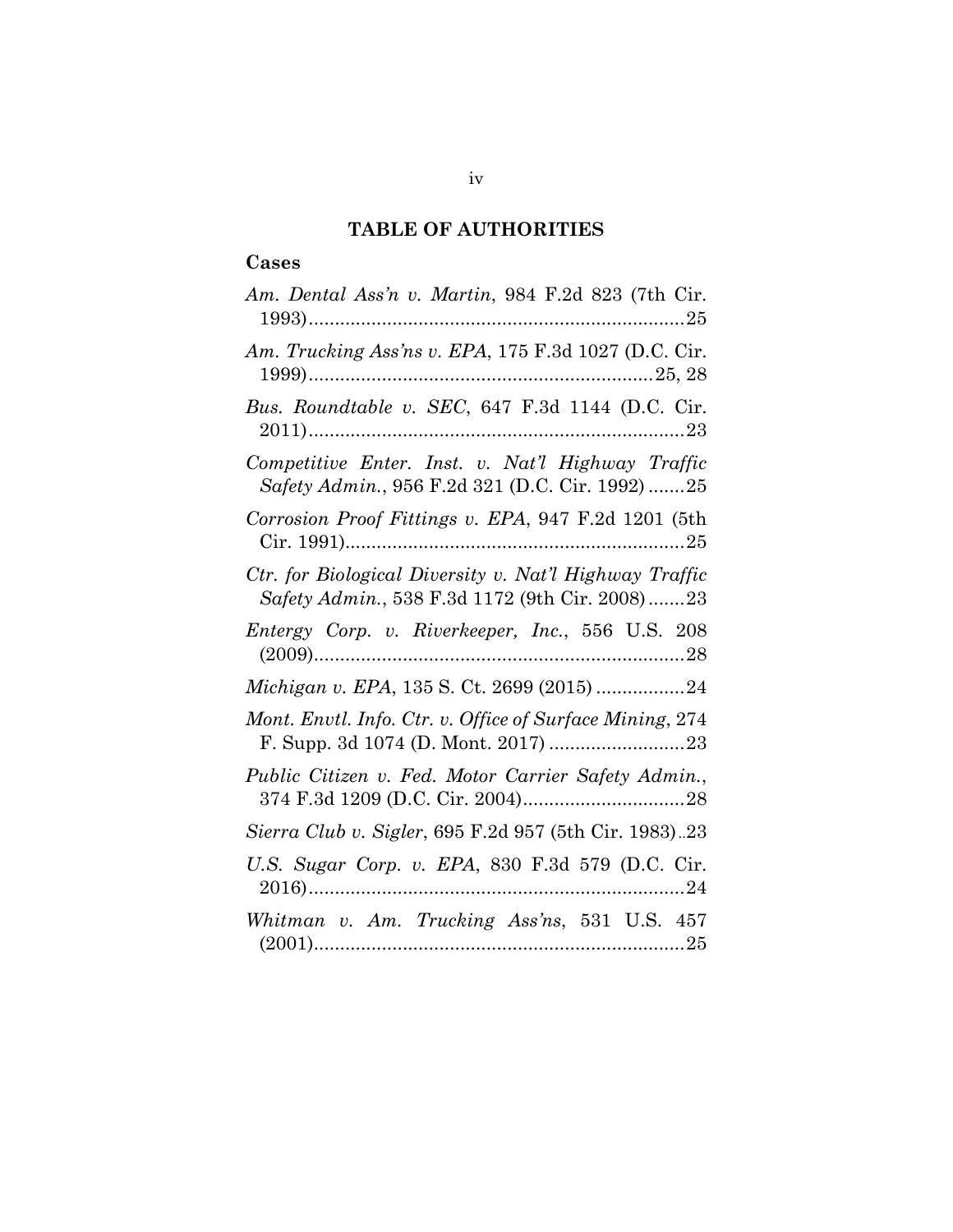## **Statutes**

# **Legislative History**

# **Regulatory History**

|  | 46 Fed. Reg. 3471 (Jan. 14, 1981) 17        |  |
|--|---------------------------------------------|--|
|  |                                             |  |
|  |                                             |  |
|  | 57 Fed. Reg. 1796 (Jan. 15, 1992) 19, 27    |  |
|  |                                             |  |
|  | 82 Fed. Reg. 39,160 (Aug. 17, 2017)  20, 21 |  |

## **Executive Orders**

|  | Exec. Order 11,949, 42 Fed. Reg. 1017 (Jan. 5,   |  |  |  |
|--|--------------------------------------------------|--|--|--|
|  |                                                  |  |  |  |
|  | Exec. Order 12,866, 58 Fed. Reg. 51,735 (Oct. 4, |  |  |  |
|  | Exec. Order 13,563, 76 Fed. Reg. 3821 (Jan. 21,  |  |  |  |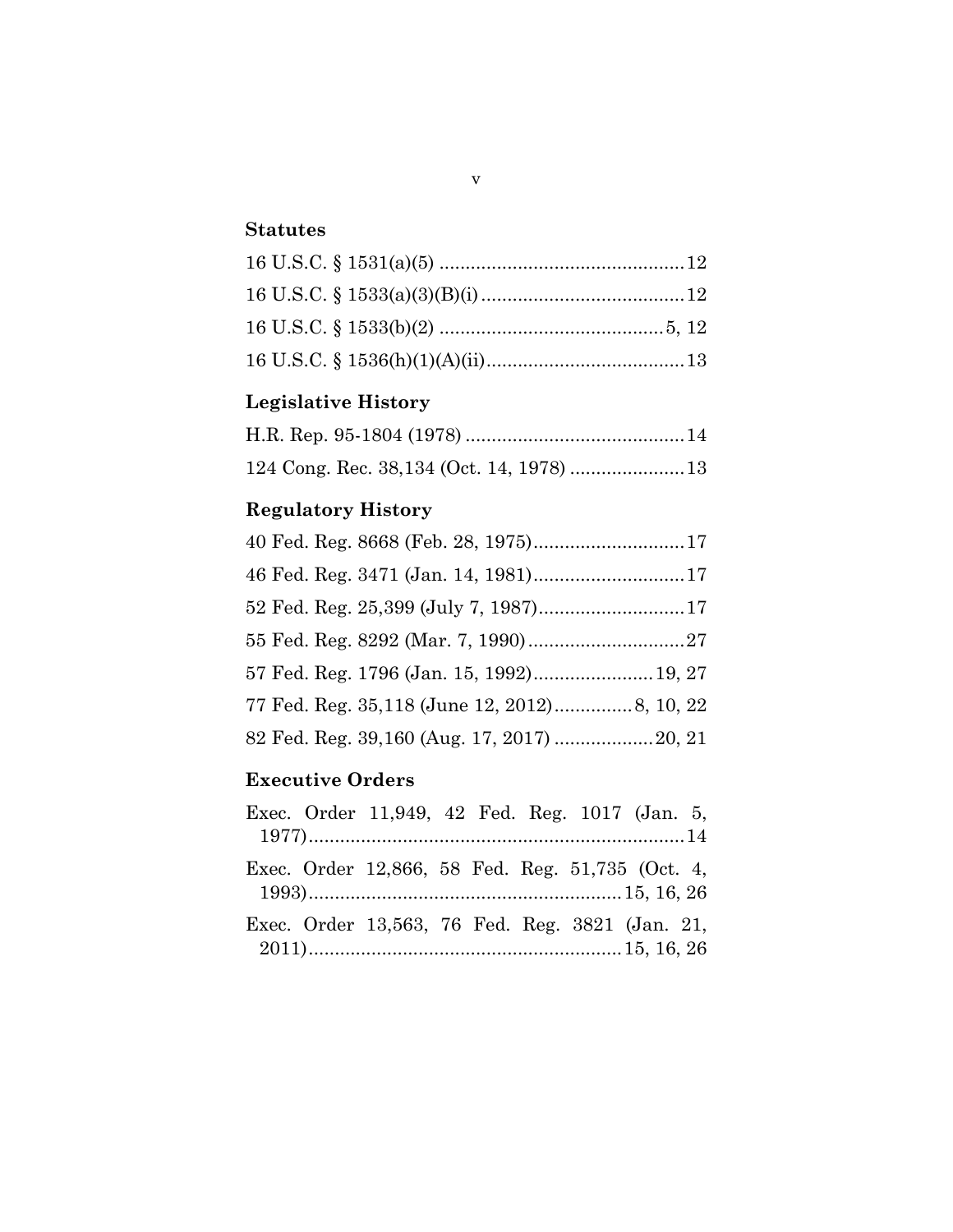|  | Exec. Order 13,777, 82 Fed. Reg. 12,285 (Mar. 1, |  |  |  |
|--|--------------------------------------------------|--|--|--|
|  |                                                  |  |  |  |

# **Other Authorities**

| Arrow, Kenneth J. et al., Benefit-Cost Analysis in<br>Environmental, Health, and Safety Regulation: A                                                                                               |
|-----------------------------------------------------------------------------------------------------------------------------------------------------------------------------------------------------|
| DeMuth, Christopher C. & Douglas H. Ginsburg,<br>Rationalism in Regulation, 108 Mich. L. Rev. 877                                                                                                   |
| Envtl. Prot. Agency, Draft Regulatory Impact<br>Analysis: Proposed Rulemaking to Establish Light-<br>Duty Vehicle Greenhouse Gas Emission Standards<br>and Corporate Average Fuel Economy Standards |
| Envtl. Prot. Agency, Guidelines for Preparing<br>Economic Analyses (2010) 17, 28                                                                                                                    |
| Envtl. Prot. Agency, What Are the Guidelines?,<br>https://www.epa.gov/environmental-economics/<br>guidelines-preparing-economic-analyses16                                                          |
| Office of Mgmt. & Budget, Exec. Office of the<br>President, <i>Circular A-4</i> (2003)  16, 21, 26                                                                                                  |
| Office of Mgmt. & Budget, Exec. Office of the<br>President, <i>Circular A-107</i> (1975)14                                                                                                          |
| Indus. Econ. Inc., Economic Analysis of Critical<br>Habitat Designation for the Alameda Whipsnake                                                                                                   |
| Indus. Econ. Inc., <i>Economic Analysis of Critical</i><br>Habitat Designation for the Dusky Gopher Frog:                                                                                           |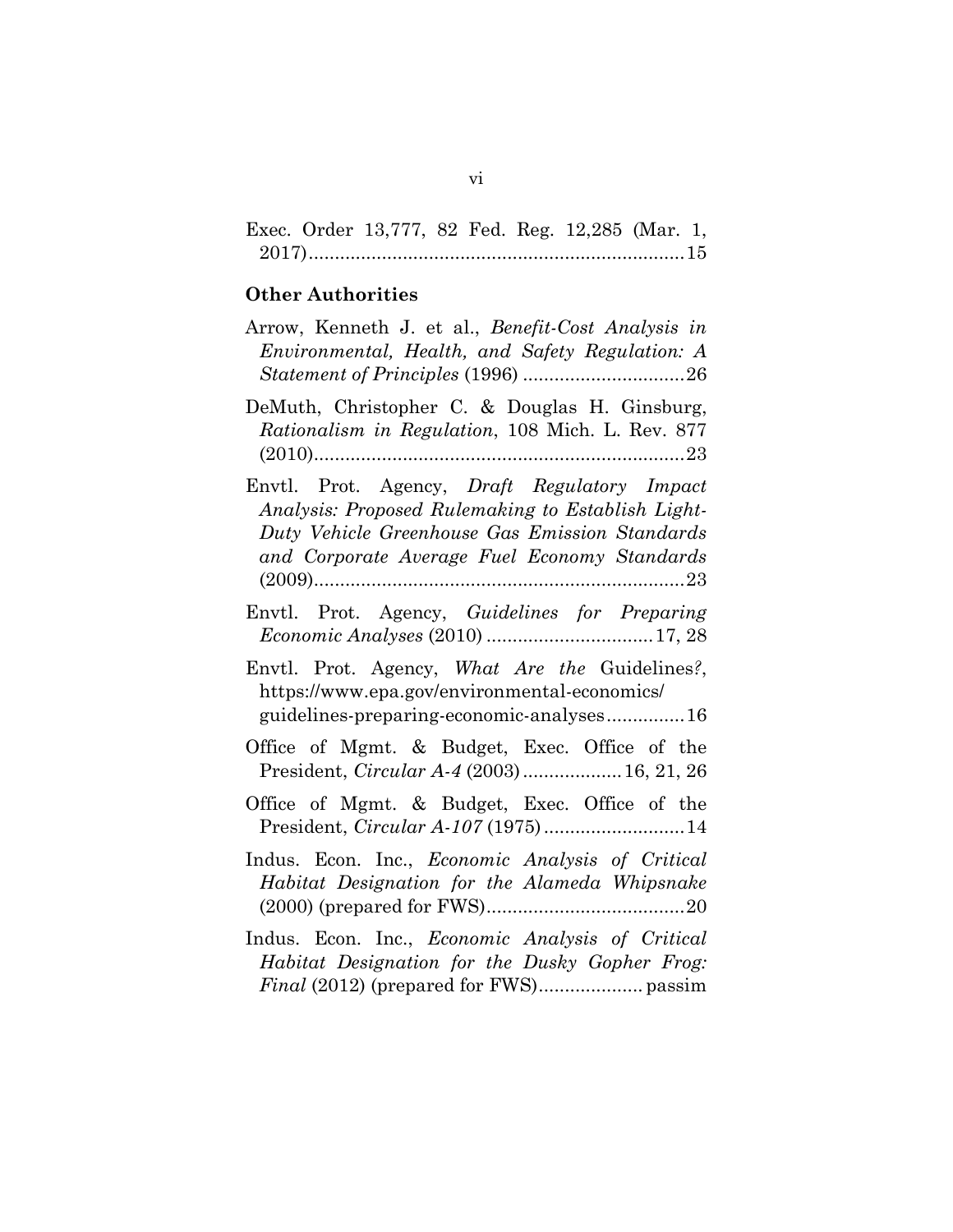- Indus. Econ. Inc., *Economic Analysis of Critical Habitat Designation for the Guajón* (2007) (prepared for FWS)..................................................................20
- Indus. Econ. Inc., *Economic Analysis of Critical Habitat Designation for the Mountain Yellow-Legged Frog* (2006) (prepared for FWS) ..........19, 27
- Rascoff, Samuel J. & Richard L. Revesz, *The Biases of Risk Tradeoff Analysis: Towards Parity in Environmental and Health-and-Safety Regulation*, 69 U. Chi. L. Rev. 1763 (2002) ........................... 1, 22
- Revesz, Richard L., *Quantifying Regulatory Benefits*, 102 Cal. L. Rev. 1423 (2014) .............................. 1, 26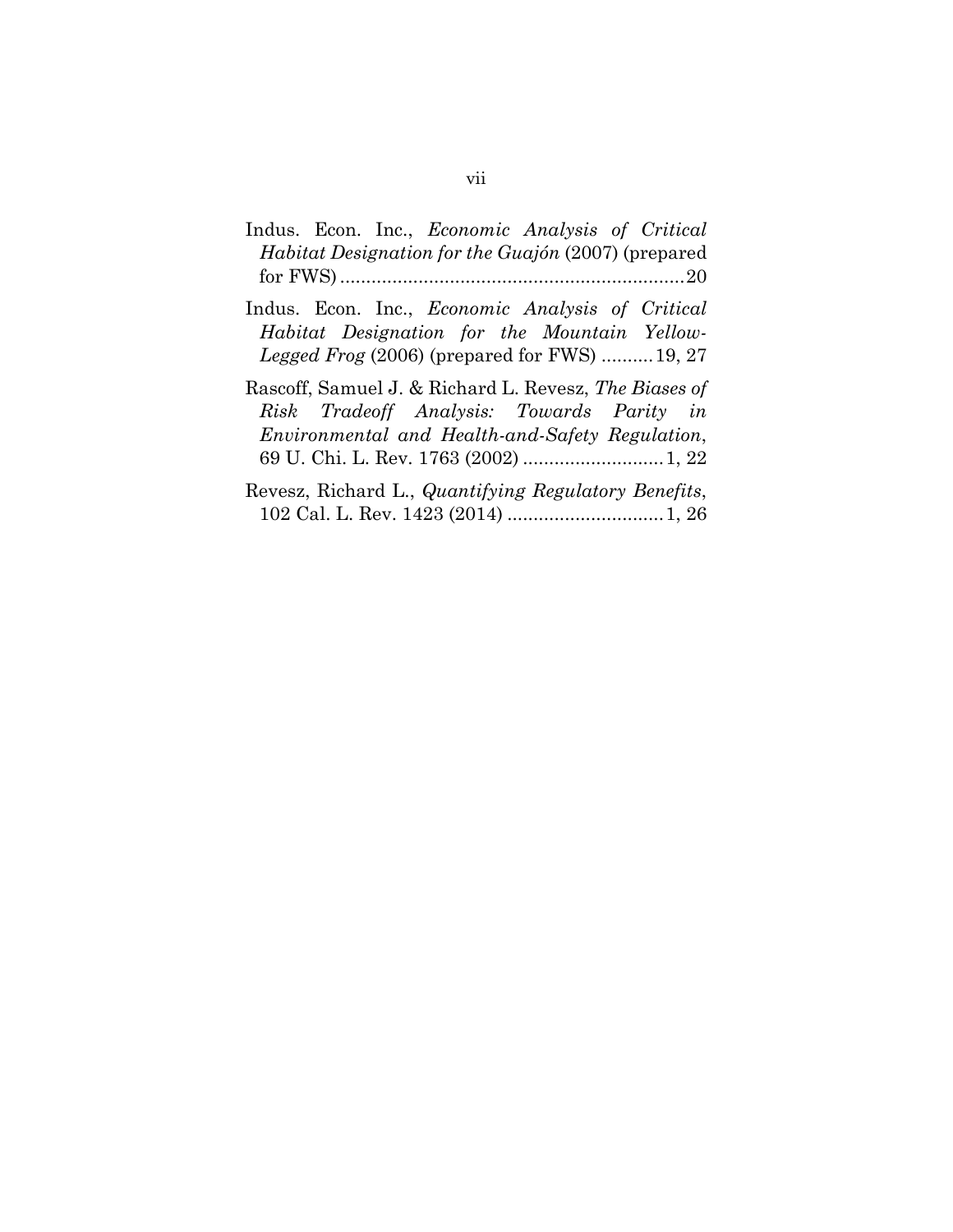#### **INTEREST OF THE AMICUS CURIAE[1](#page-8-0)**

The Institute for Policy Integrity at New York University School of Law[2](#page-8-1) ("Policy Integrity") is a nonpartisan, not-for-profit think tank dedicated to improving the quality of government decisionmaking through advocacy and scholarship in administrative law, economics, and public policy. Policy Integrity is a collaborative effort of faculty; a full-time staff of attorneys, economists, and policy experts; and law students.

An area of special concern for Policy Integrity is the promulgation of rational environmental regulations justified by balanced cost-benefit analysis. Policy Integrity has specific expertise in the proper scope and estimation of costs and benefits, as well as in the application of economic analysis to regulatory decisionmaking. Our director, Richard Revesz, has published extensively on the need for federal agencies to thoroughly assess both ancillary benefits and unquantified benefits. *See, e.g.*, Richard L. Revesz, *Quantifying Regulatory Benefits*, 102 Cal. L. Rev. 1423 (2014); Samuel J. Rascoff & Richard L. Revesz, *The Biases of Risk Tradeoff Analysis: Towards Parity in Environmental and Health-and-Safety Regulation*, 69 U. Chi. L. Rev. 1763 (2002). Policy Integrity has

<span id="page-8-0"></span><sup>1</sup> The parties have submitted letters to the Clerk granting blanket consent to the filing of amicus briefs. No counsel for any party authored this brief in whole or in part, and no person or entity other than amicus and its counsel made a monetary contribution intended to fund the preparation or submission of this brief.

<span id="page-8-1"></span><sup>2</sup> No part of this brief purports to present New York University School of Law's views, if any.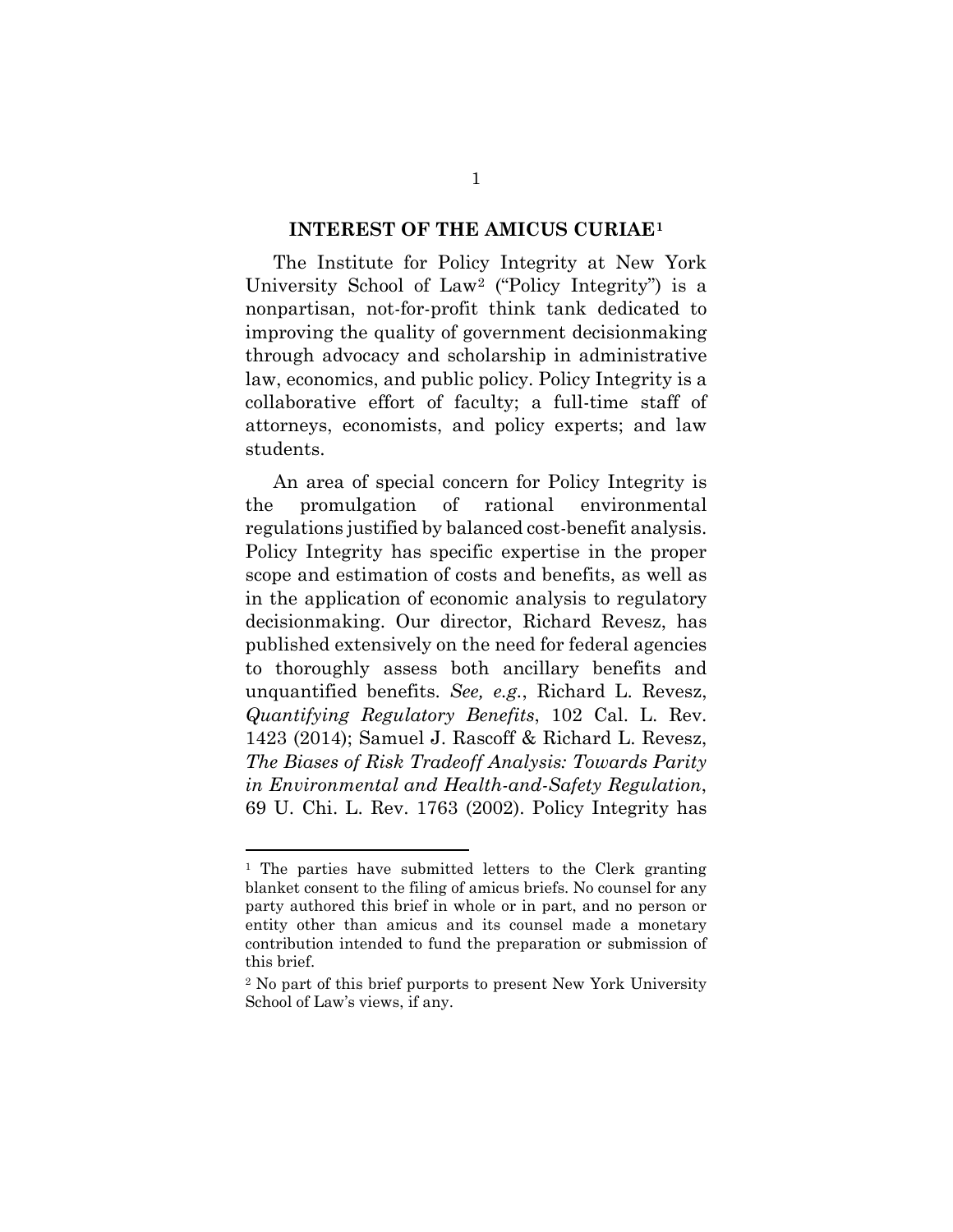previously submitted amicus briefs to this Court on ancillary benefits and unquantified benefits. *See* Policy Integrity *Amicus* Br., *Michigan v. EPA*, 135 S. Ct. 2699 (2015) (No. 14-46).

Petitioner and their amici invite the Court to use the second question presented in this case as an opening to comment on the merits of how the Fish and Wildlife Service (FWS) weighed the costs and benefits of a critical habitat designation. Petitioner and their amici specifically encourage this Court not to take into account important ancillary and unquantified benefits. Consequently, Policy Integrity has a significant interest in this Court's framing and resolution of the second question presented.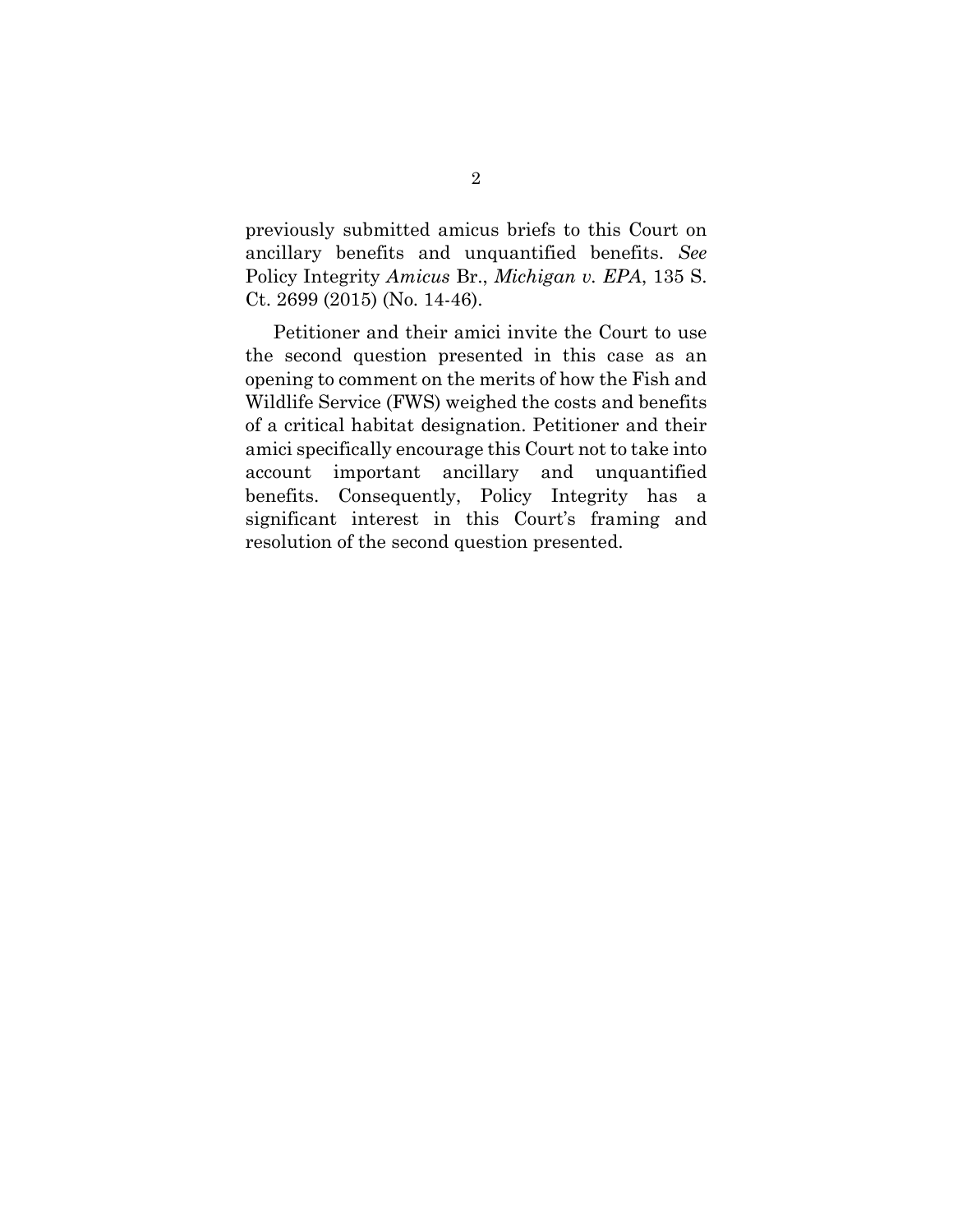#### **SUMMARY OF THE ARGUMENT**

After qualitatively assessing both the direct conservation benefits to the dusky gopher frog and the ancillary benefits to property values, coexisting species, ecosystem services including water quality, aesthetic values, and recreational opportunities, the Fish and Wildlife Service (FWS) decided not to exclude certain land (Unit 1) from the critical habitat designation. J.A. 95–98, 189–90.

Petitioner and its supporters seek to overstep the bounds of the second question presented on the reviewability of decisions not to exclude areas from critical habitat designations, and they tack on the additional request that this Court comment on the merits of FWS's decision not to exclude Unit 1 from designation as critical habitat. *E.g.*, Pet'r Br. 56 ("This Court may itself decide that FWS's determination was an abuse of discretion."); Wash. Legal Found. & Allied Educ. Found. *Amici* Br. 30. ("Given the factual record, the Court may wish to consider declaring that FWS abused its discretion."); *see also* Alabama et al. *Amici*  Br. 3.

Embedded in their request for the Court's comment is the flawed assumption that neither ancillary benefits nor unquantified benefits deserve any weight when comparing the costs and benefits of critical habitat designations. *E.g.*, Markle Interests et al. Br. 15 ("The Service's economic analysis found only ancillary benefits."); *id.* 50 ("[T]he conservation benefit to the frog amounts to nil."); Wash. Legal Found. Br. 33 ("[T]he study confined its discussion to consideration of 'ancillary benefits'. . . . [T]he relevant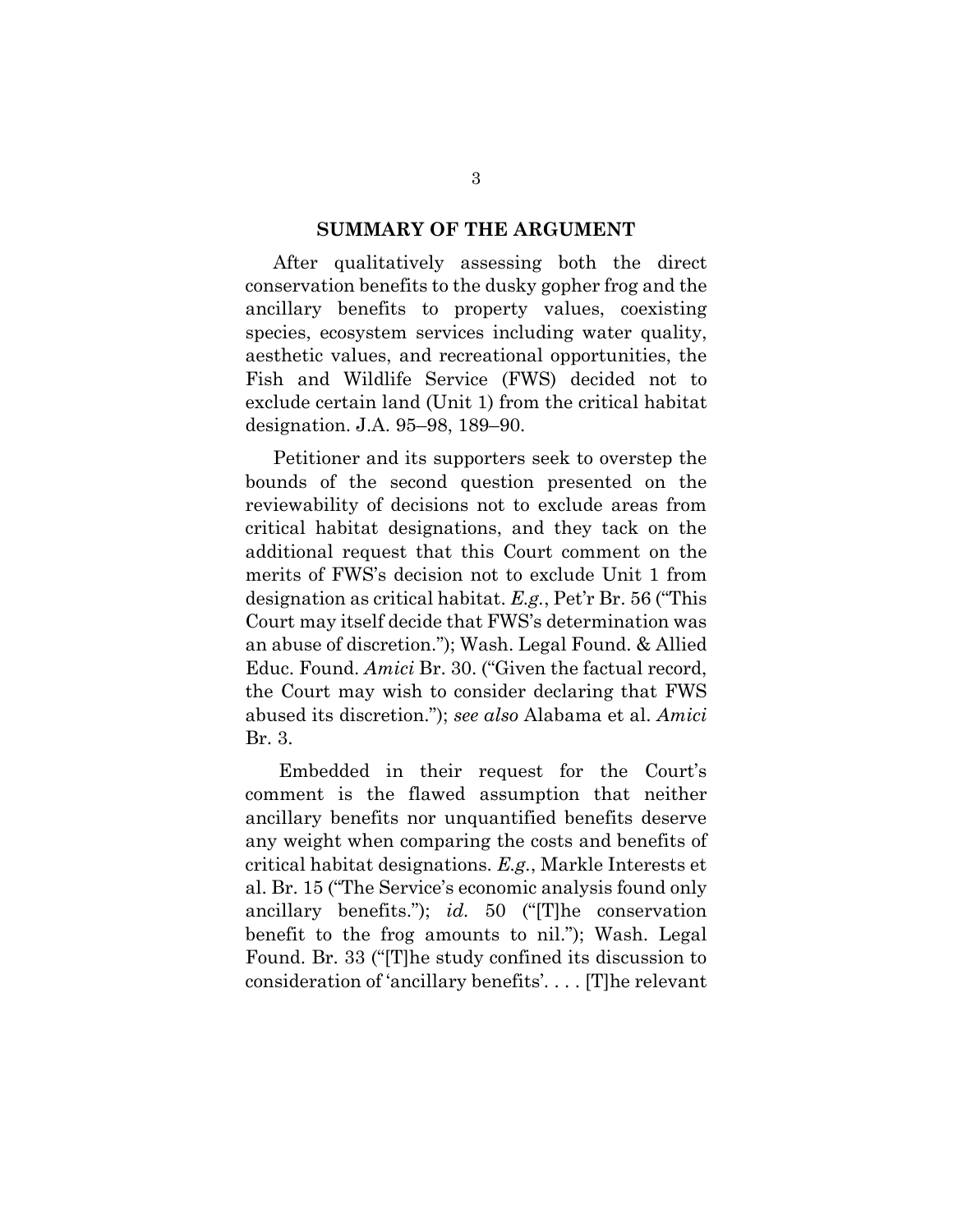'benefits' of FWS's designation are precisely zero."). Those attempts to belittle and ignore ancillary and unquantified benefits contravene the plain text of the Endangered Species Act and violate both guiding principles and longstanding agency practices for rational, balanced economic analysis.

The 1978 amendments to the Endangered Species Act authorized the agency to consider a broad scope of "benefits," consistent with Executive Orders and guidance from the Office of Management and Budget on regulatory impact analysis. For at least twenty-five years, under administrations of both political parties, FWS has consistently assessed the ancillary and unquantified benefits of critical habitat designations. Courts have repeatedly required agencies to account for the indirect and unquantified consequences of regulation, and courts unmistakably allow the consideration of ancillary and unquantified benefits when not expressly precluded by statute.

Should this Court reach the merits of how FWS weighed the costs and benefits of its critical habitat designation, the Court should recognize that it is appropriate for agencies to fully consider ancillary and unquantified benefits—indeed, had FWS failed to consider important ancillary or unquantified benefits of its critical habitat designation, that omission would have been arbitrary.

#### **ARGUMENT**

## **I. FWS Considered Ancillary and Unquantified Benefits in the Critical Habitat Designation**

The Endangered Species Act requires the agency to "tak[e] into consideration the economic impact . . .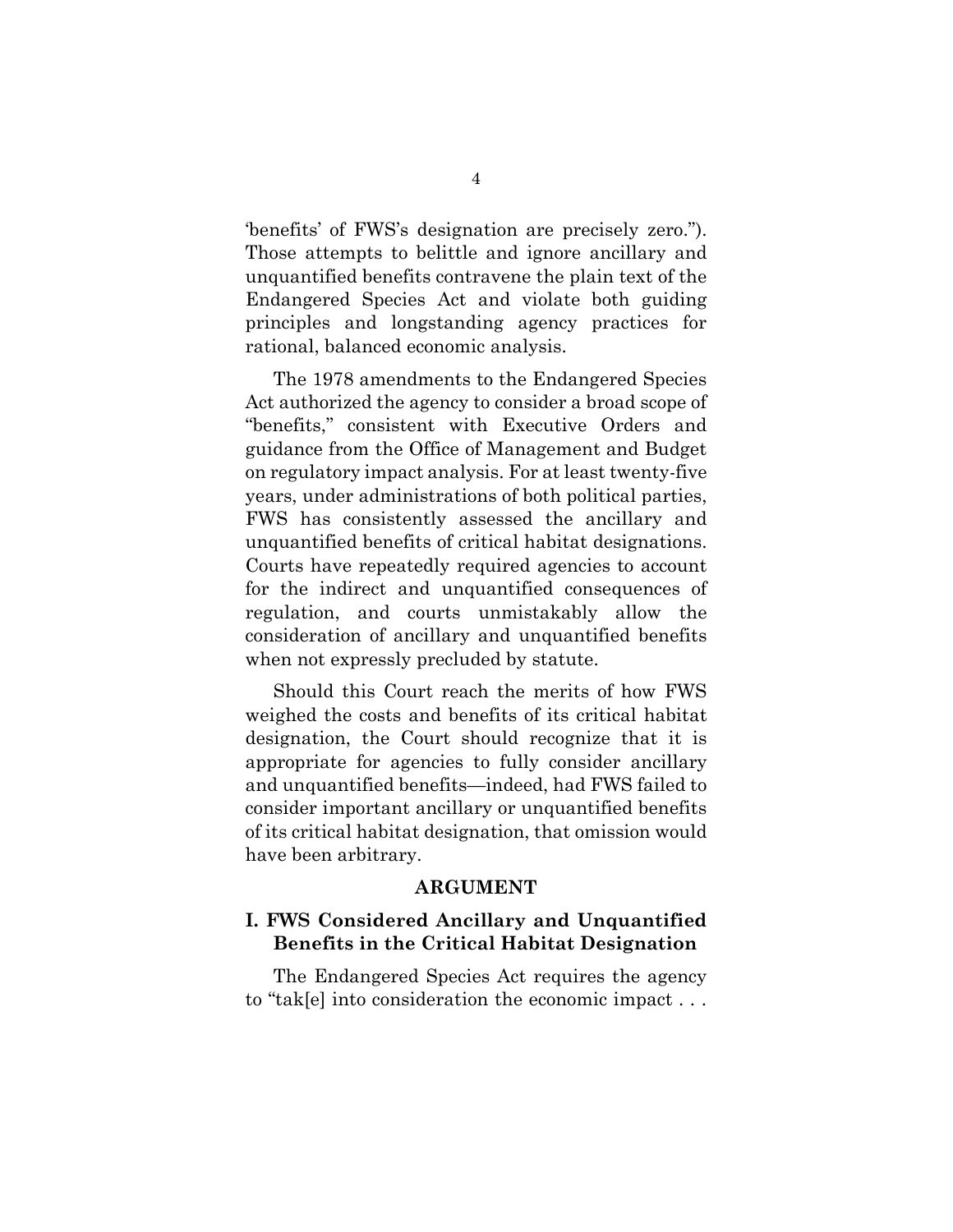and any other relevant impact, of specifying any particular area as critical habitat." 16 U.S.C.  $§ 1533(b)(2)$ . The statute then gives the agency discretion to exclude certain areas from designation if "the benefits of such exclusion outweigh the benefits of specifying such area as part of the critical habitat." *Id.*

Following those statutory instructions, FWS considered both the direct and ancillary benefits of designating critical habitat for the dusky gopher frog (as well as the direct and indirect costs). In the *Federal Register* publication of the rule designating critical habitat for the frog, FWS explains that the "direct benefits . . . are best expressed in biological terms" that are difficult to "quantify or monetize." J.A. 189. FWS also more broadly referred to the "qualitative discussion" of all of the designation's "economic benefits" contained in the *Final Economic Analysis*. *Id.*; *see also* J.A. 190 (further concluding that "Our economic analysis did not identify any disproportionate costs" as compared to the total economic benefits of the designation).

The *Final Economic Analysis* explains that under the best practices for assessing costs and benefits provided by Executive Order 12,866 and the Office of Management and Budget (OMB)'s *Circular A-4*—federal agencies consider both direct and ancillary benefits. Indus. Econ. Inc., *Economic Analysis of Critical Habitat Designation for the Dusky Gopher Frog: Final* at 2-18 (2012) (prepared for FWS)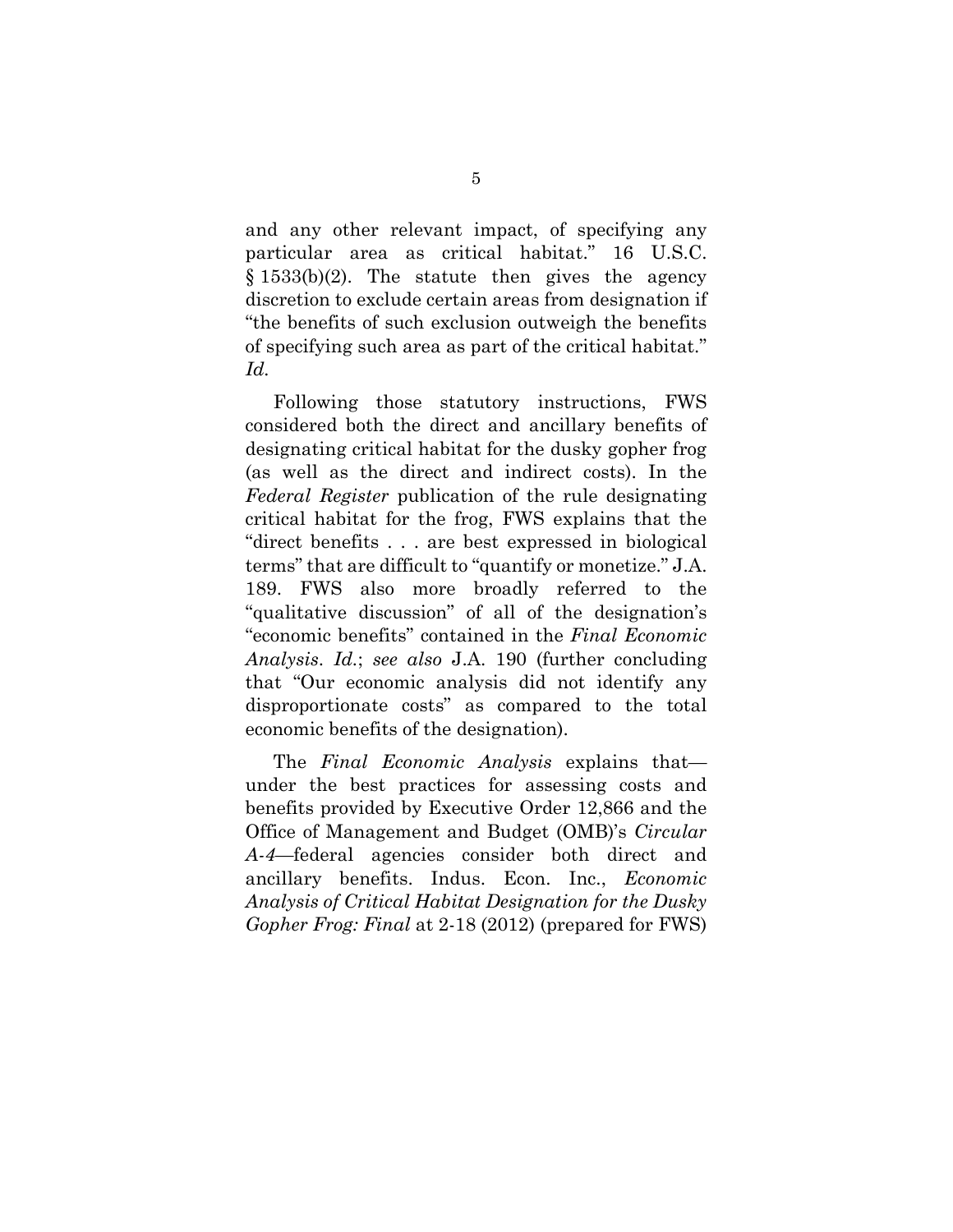[hereinafter *FEA*].[3](#page-13-0) The direct benefit of the critical habitat designation is "the potential to enhance conservation" of the dusky gopher frog, *id*., and a valuation of the direct benefit would reflect "public willingness to pay for wildlife-viewing opportunities" and "to assure that the species will exist for future generations," as well as the frog's existence value, *id.* at 5-1. Unfortunately, the data necessary to quantify or monetize the direct benefits did not exist. *Id.*

The *Final Economic Analysis* then lists numerous ancillary benefits. While these ancillary benefits were not the primary motivation for the critical habitat designation, they are nevertheless important and exist independently of any conservation benefits accruing specifically to the dusky gopher frog. The ancillary benefits of the critical habitat designation arise through two pathways. First, the critical habitat designation protects certain environmental conditions and features, called "Primary Constituent Elements." *Id.* at 2-18. For example, the critical habitat designated as Unit 1 was selected to protect its "ephemeral wetland habitat." J.A. 153, 160–161, 167 (meaning isolated ponds, free of chemicals and sediment, with surface water lasting at least 195 days during breeding season). Maintaining those ephemeral wetlands "may generate other social benefits aside from the preservation of the [dusky gopher frog] species." *FEA*, *supra*, at 2-18. Second, the designation and subsequent conservation efforts may

<span id="page-13-0"></span><sup>3</sup> Some pages of the *Final Economic Analysis* are omitted from the Joint Appendix. The full report is available at https://www.regulations.gov/document?D=FWS-R4-ES-2010- 0024-0157.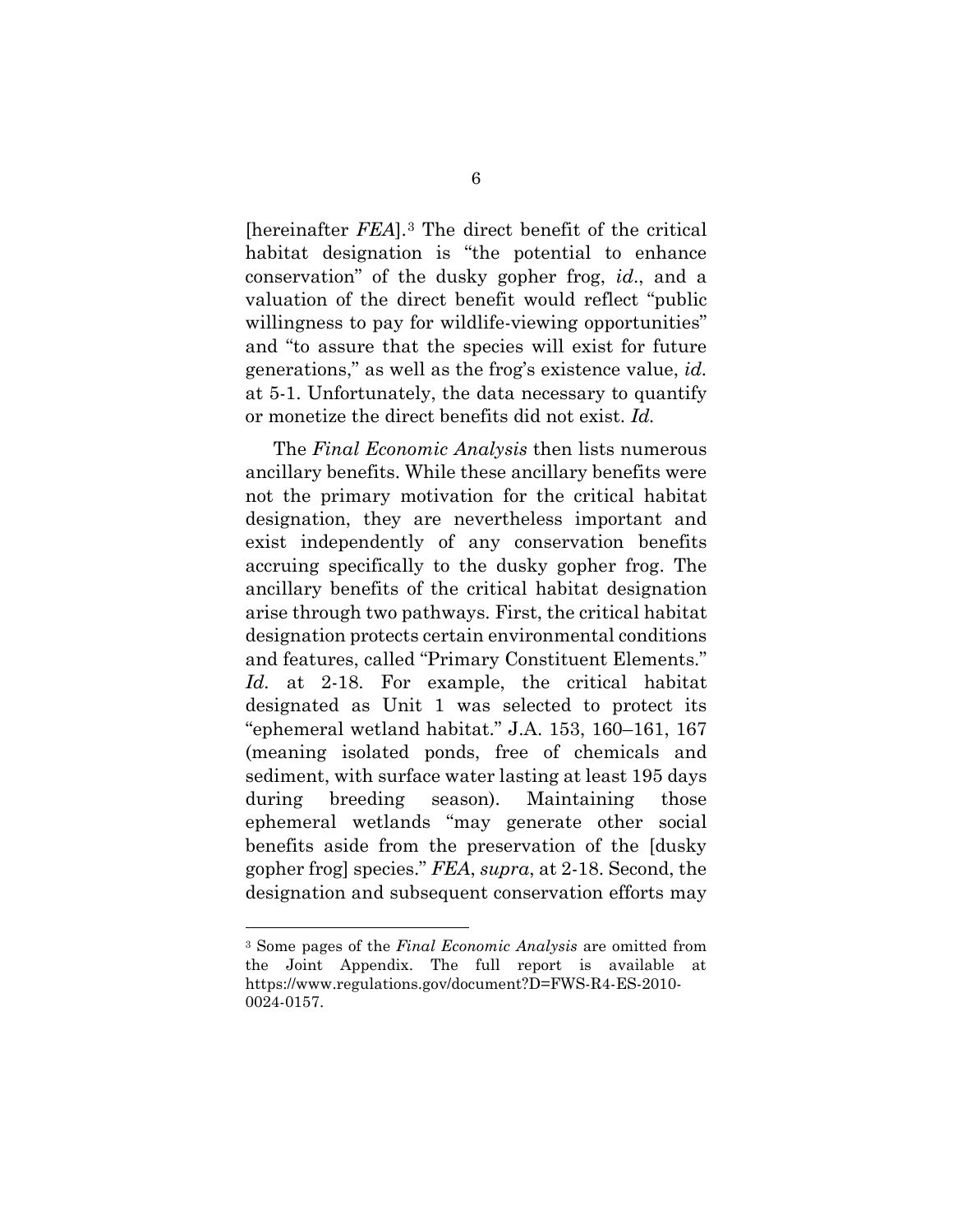preserve certain portions of undeveloped land in Unit 1. *Id.* at 5-2. The resulting open space preserved from development may generate ancillary benefits.

Overall, the important categories of potential ancillary benefits from the designation of critical habitat for the dusky gopher frog include:

- Property value benefits for adjacent or nearby landowners from increased open space or decreased density of development;
- Benefits to other coexisting species from the preservation of ephemeral wetlands and open spaces, including use and non-use values for those species;
- Improvements to ecosystem health, biodiversity gains, and ecosystem service benefits, including potential improvements in water quality;
- Aesthetic benefits and public willingness to pay to preserve wetland habitats or open spaces;
- Increased recreational opportunities throughout the region;
- Possible gains to regional employment, output, or income stemming from the above benefits; and
- Benefits to state and local governments, because identification of these critical habitats and the features they contain will assist local governments with long-range planning.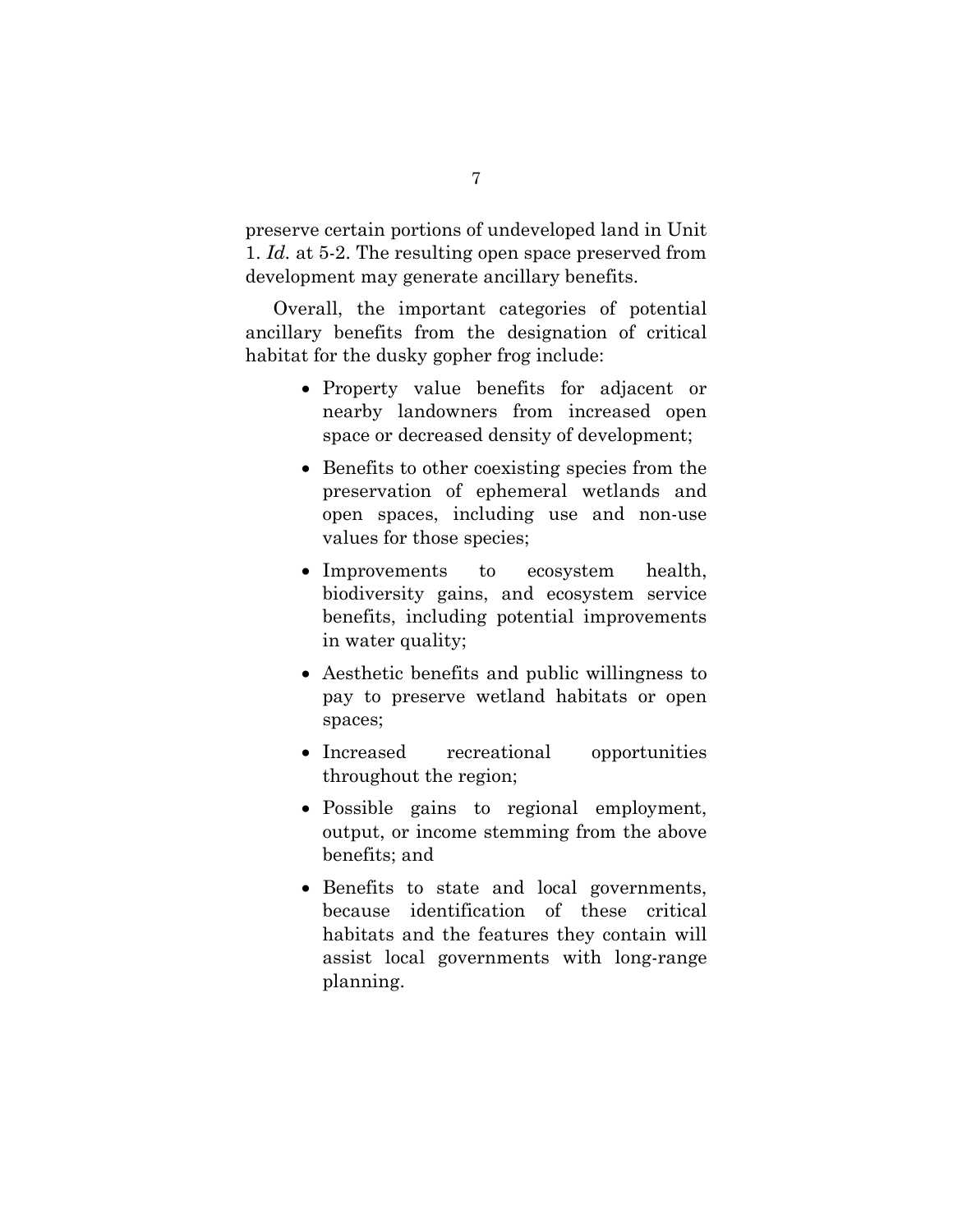*Id.* at 2-18, 5-1 to 5-3; 77 Fed. Reg. 35,118, 35,144 (June 12, 2012).[4](#page-15-0)

Petitioner and its supporters wrongly portray all these ancillary benefits as worthless.

**II. Ancillary Benefits Must Be Given Due Consideration Under the Endangered Species Act, Executive Orders, and Best Practices for Cost-Benefit Analysis**

## *A. Petitioner and Its Supporters Wrongly Disparage Ancillary Benefits*

In attacking how FWS weighed the benefits of including Unit 1 in the critical habitat designation, Petitioner ignores the designation's many ancillary benefits. First, Petitioner accuses FWS of "invo[king]" the direct "'biological' benefits" of "the designation *as a whole*" to justify specifying Unit 1 as critical habitat, rather than focusing on "area-specific" benefits particular to Unit 1. Pet'r Br. 53. In fact, *all* the ancillary benefits listed in the *Final Economic Analysis* "are only anticipated related to the avoidance of development in Unit 1." *FEA*, *supra*, at 5-2.[5](#page-15-1) Because FWS considered both direct and

<span id="page-15-0"></span><sup>4</sup> Several pages from the *Federal Register* publication of the critical habitat designation, including sections on compliance with requirements for various regulatory analyses, are omitted from the Joint Appendix.

<span id="page-15-1"></span><sup>5</sup> The other units designated as critical habitat mostly either are already "managed to benefit the gopher frog," already have development plans that "include leaving proposed critical habitat areas as wetlands/open space," or are areas where "largescale development . . . appears unlikely." *FEA*, *supra*, at ES-7, 2- 14, 3-1 to 3-3, 4-11. Therefore, the "incremental[ ]" and "additional" conservation efforts "anticipated . . . as a result of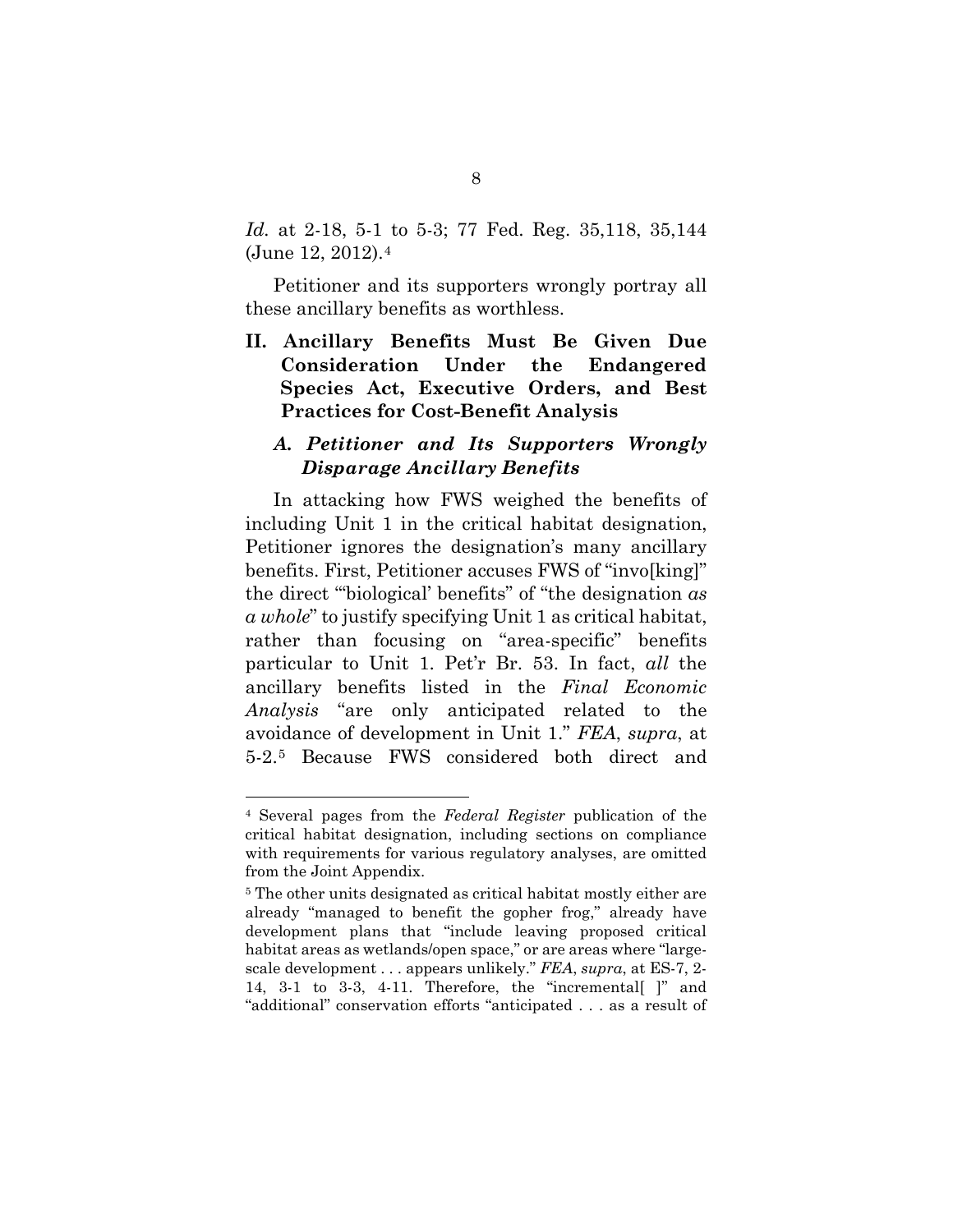ancillary benefits in deciding not to exclude Unit 1, and because all the potential ancillary benefits will accrue from Unit 1's designation, FWS made an areaspecific determination for Unit 1's inclusion. Petitioner's argument ignores the existence of the ancillary benefits from Unit 1.

Second, Petitioner argues that the *Final Economic Analysis* offers a "deficient" explanation of how FWS weighed costs and benefits, and Petitioner mischaracterizes the economic analysis as "briefly discuss[ing] a handful of 'weak[ ] and speculative' economic benefits (on which FWS did not rely)." Pet'r Br. 54 n.15. In fact, the *Final Economic Analysis*'s Chapter 5 on "Potential Economic Benefits" lists four categories of direct use and non-use values; explains the data challenges that prevented quantifying or monetizing those direct benefits; and qualitatively describes multiple important ancillary benefits, including property value benefits, aesthetic benefits, recreation benefits, ecosystem service benefits such as water quality, biodiversity and habitat maintenance benefits, and use and non-use values for preserving co-existing species. *FEA*, *supra*, at 5-1 to 5-3; *see also id.* at 2-18. In the *Federal Register* publication of the rule, when FWS discusses its qualitative consideration of "economic benefits," J.A. 189, it is referring to the entire suite of both direct and ancillary benefits examined in Chapter 5 of the economic analysis, and the agency explicitly relies on all those benefits in concluding that the costs of designation were not "disproportionate." J.A. 190 (the

critical habitat designation" will occur in Unit 1, and so Unit 1's designation generates the ancillary benefits. *Id.* at 5-2.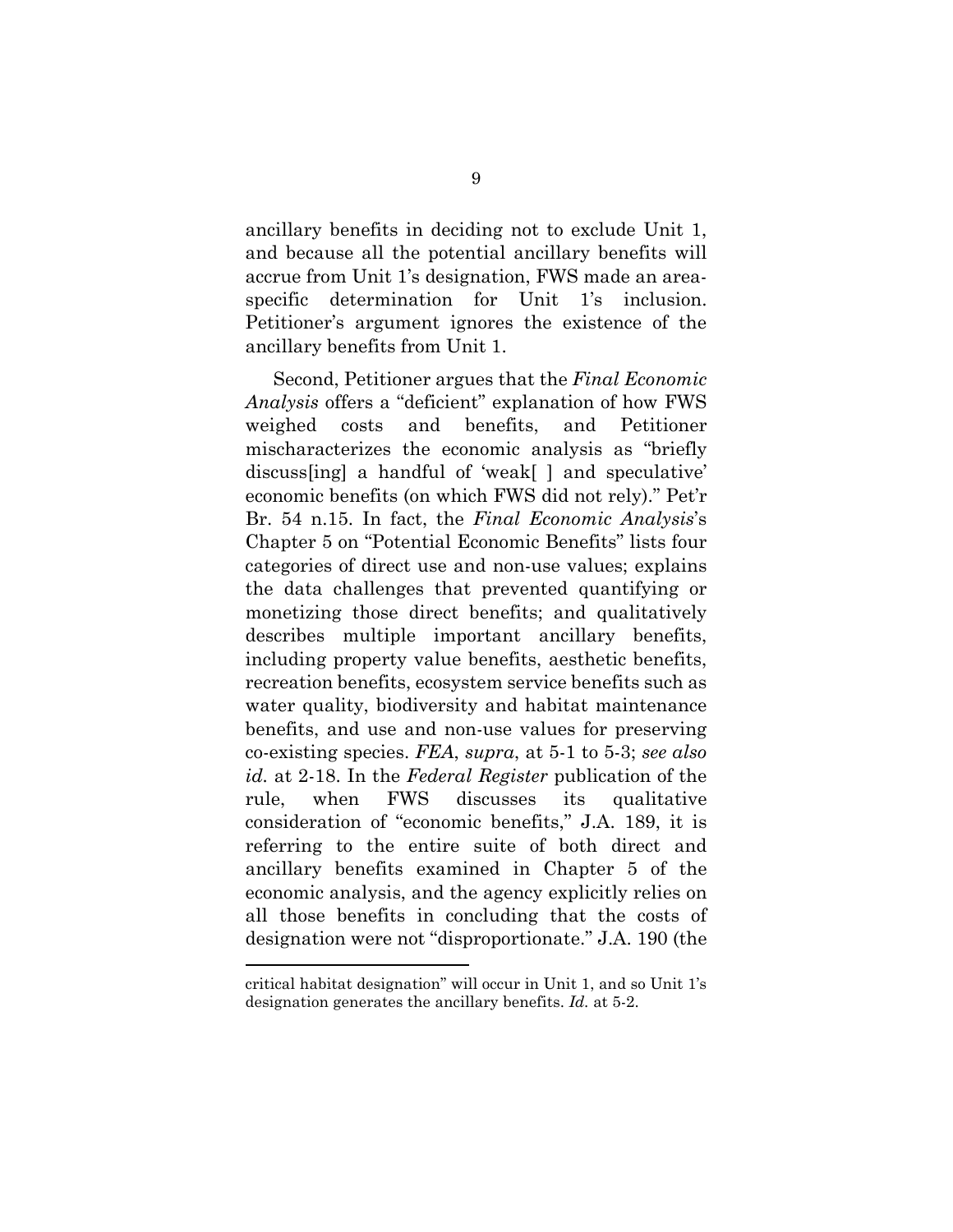paragraph concluding that costs were not disproportionate immediately follows the paragraph referencing the FEA's discussion of economic benefits). Again, Petitioner's argument ignores the relevance of ancillary benefits.

Third, Petitioner argues that all possible benefits are "speculative" because no "biological benefit" can occur in Unit 1 without both voluntary translocation of the dusky gopher frog and voluntary management of the site as frog habitat, and Unit 1's landowners allegedly have not agreed to undertake such actions. Pet'r Br. 54–55. Yet again, Petitioner is ignoring the important categories of ancillary benefits, many of which can occur independently of frog translocation or management of the site as frog habitat. Regardless of frog translocation or habitat management, the preservation of ephemeral wetlands and open spaces in Unit 1 may raise adjacent property values, benefit other coexisting species, improve ecosystem services like water quality, preserve aesthetic benefits, and increase recreational opportunities throughout the region. J.A. 97–98. Additionally, the designation itself produces useful environmental information that may assist local governments with their long-term planning. 77 Fed. Reg. at 35,144.

Landowner Respondents even more explicitly disparage ancillary benefits as inferior: when their brief incorrectly alleges that "[t]he Service's economic analysis found only ancillary benefits," Markle Br. 15, the word "only" reads as an attempt to trivialize. Landowner Respondents then conspicuously omit any reference to ancillary benefits when dismissing "the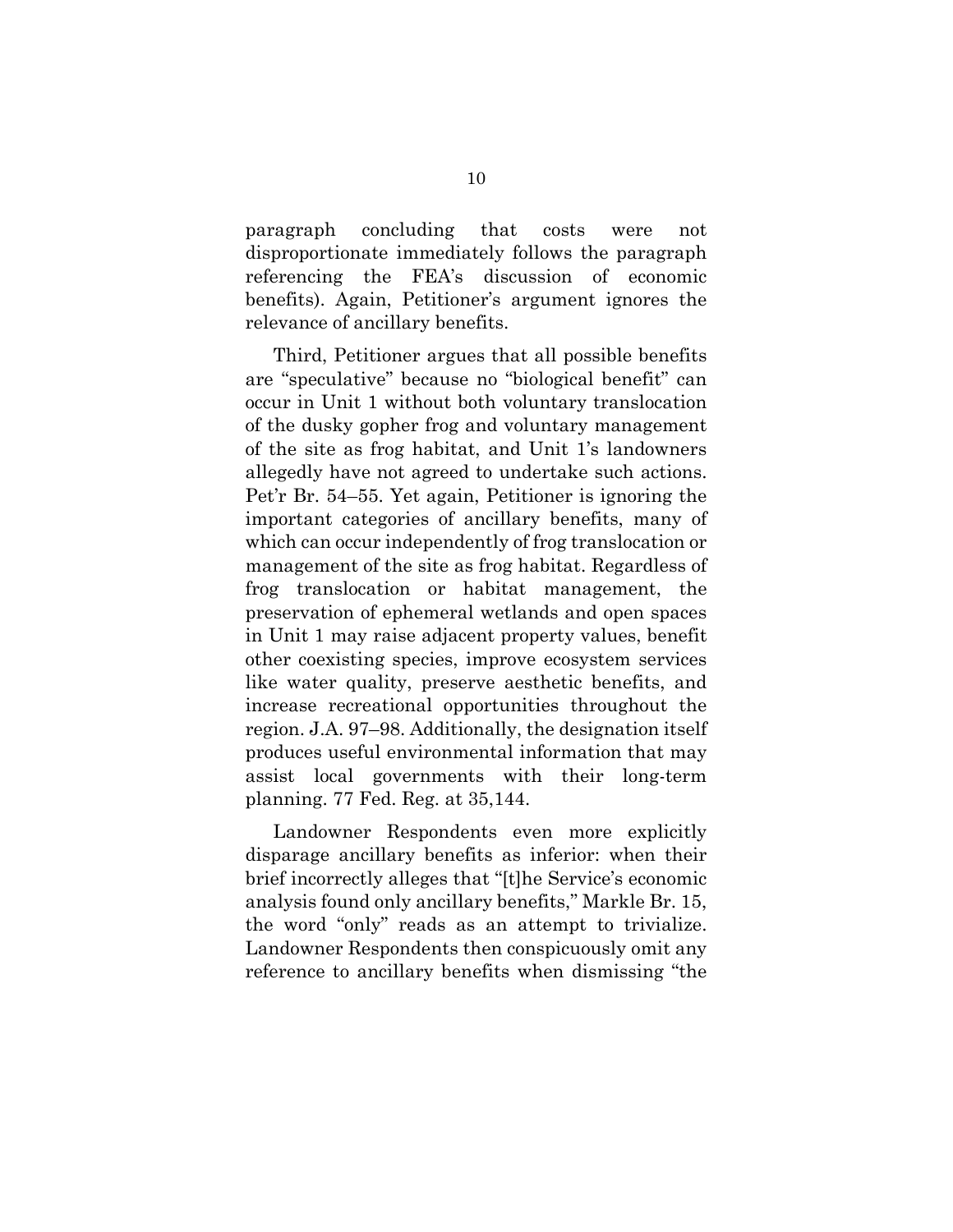conservation benefit to the frog" as "amount[ing] to nil." *Id.* at 50.

Amici Washington Legal Foundation also attempt to trivialize ancillary benefits. After wrongly concluding that the *Final Economic Analysis* "could not identify *any* 'direct benefits,'" Wash. Legal Found. Br. 32—in fact, the analysis identified several direct use and non-use values, though it could not quantify them, *FEA*, *supra*, at 5-1—the amici mischaracterize the economic analysis as "confin[ing] its discussion to consideration of 'ancillary benefits,'" Wash. Legal Found. Br. 33. Amici then dismiss all those ancillary benefits as unconnected to "the purpose of designating critical habitat designation: to ensure the survival of an endangered species." *Id.* Consequently, amici conclude that "the relevant 'benefits' of FWS's designation are precisely zero." *Id.* In other words, amici deem ancillary benefits to be worthless and irrelevant to the purpose of the Endangered Species Act. *See also* Alabama et al. *Amici* Br. 3 (failing to mention ancillary benefits in their critique of FWS's consideration of benefits); Am. Farm Bureau Fed'n et al. *Amici* Br. 35 (same).

Contrary to amici's argument, ancillary benefits are highly relevant to decision made under the Endangered Species Act, as explained in the next section of this brief. By ignoring important categories of ancillary benefits, Petitioner and its supporters contravene the plain text and congressional intent of the Endangered Species Act.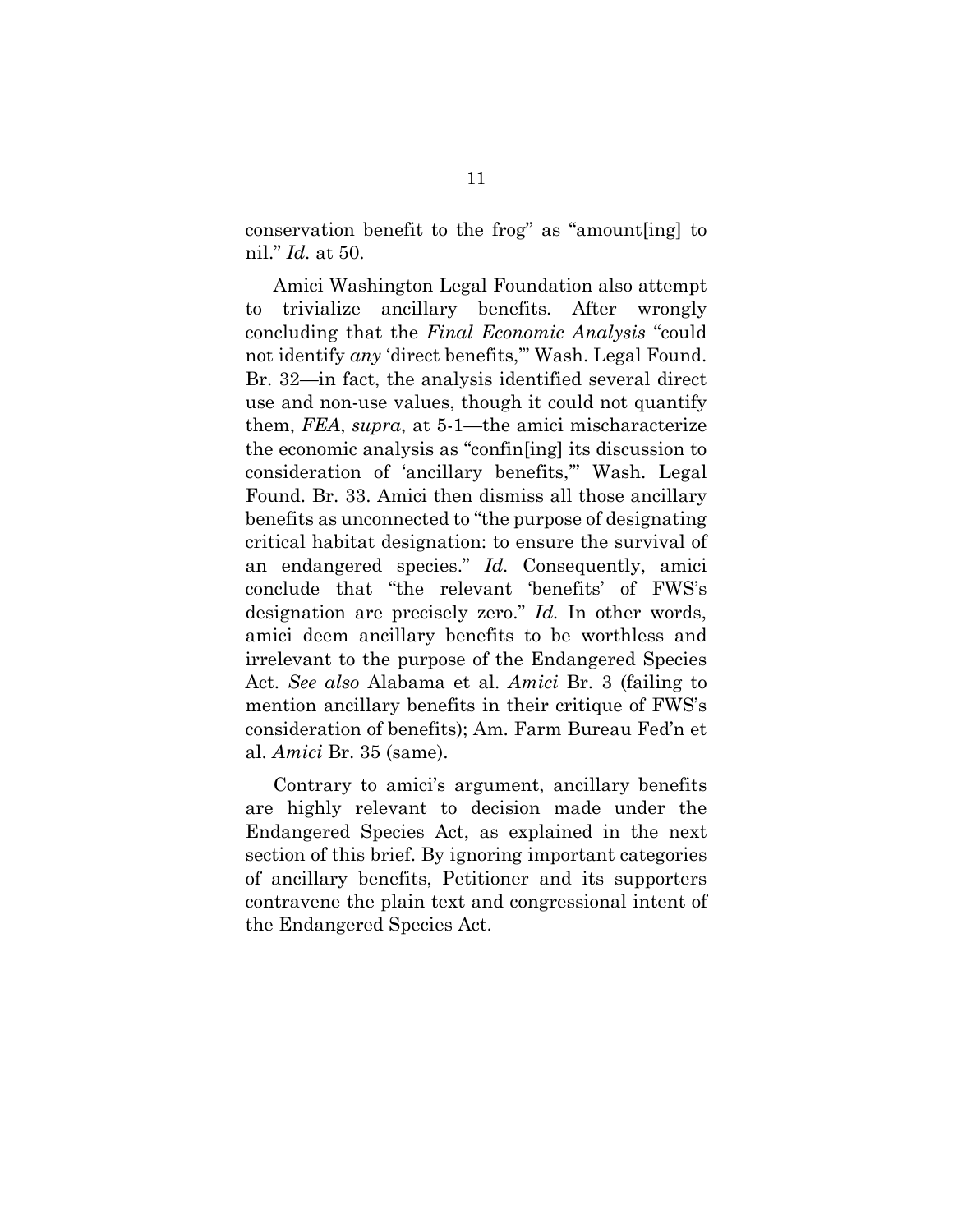## *B. The Endangered Species Act Requires Consideration of All Benefits—Direct and Ancillary*

Section 4(b)(2) of the Endangered Species Act which grants discretion to exclude areas from critical habitat designations if "the benefits of such exclusion outweigh the benefits of specifying such area"—places no limiting qualifiers on the term "benefits." 16 U.S.C. § 1533(b)(2). Congress knew how to limit the consideration of benefits to only those benefits accruing specifically to the endangered species. For example, Congress instructs the agency not to designate any Department of Defense lands as critical habitat if those lands are already "subject to an integrated natural resources management plan" that the agency determines already adequately "provides a benefit *to the species* for which critical habitat is proposed for designation." 16 U.S.C.  $\S$  1533(a)(3)(B)(i) (emphasis added). By comparison, Section 4(b)(2)'s open-ended use of the word "benefits" indicates that all benefits count, whether direct benefits to a particular endangered species or ancillary benefits to other species, habitats, and interests. Indeed, the word harkens back to the congressional finding and declaration that introduces the Endangered Species Act: "the Nation's heritage in fish, wildlife, and plants" is "for the *benefit of all* citizens." 16 U.S.C. § 1531(a)(5) (emphasis added). Consequently, it was reasonable for FWS to interpret the undefined term "benefits" broadly to include all direct and ancillary benefits.

The legislative history from the 1978 statutory amendments that added Section 4(b)(2) confirms the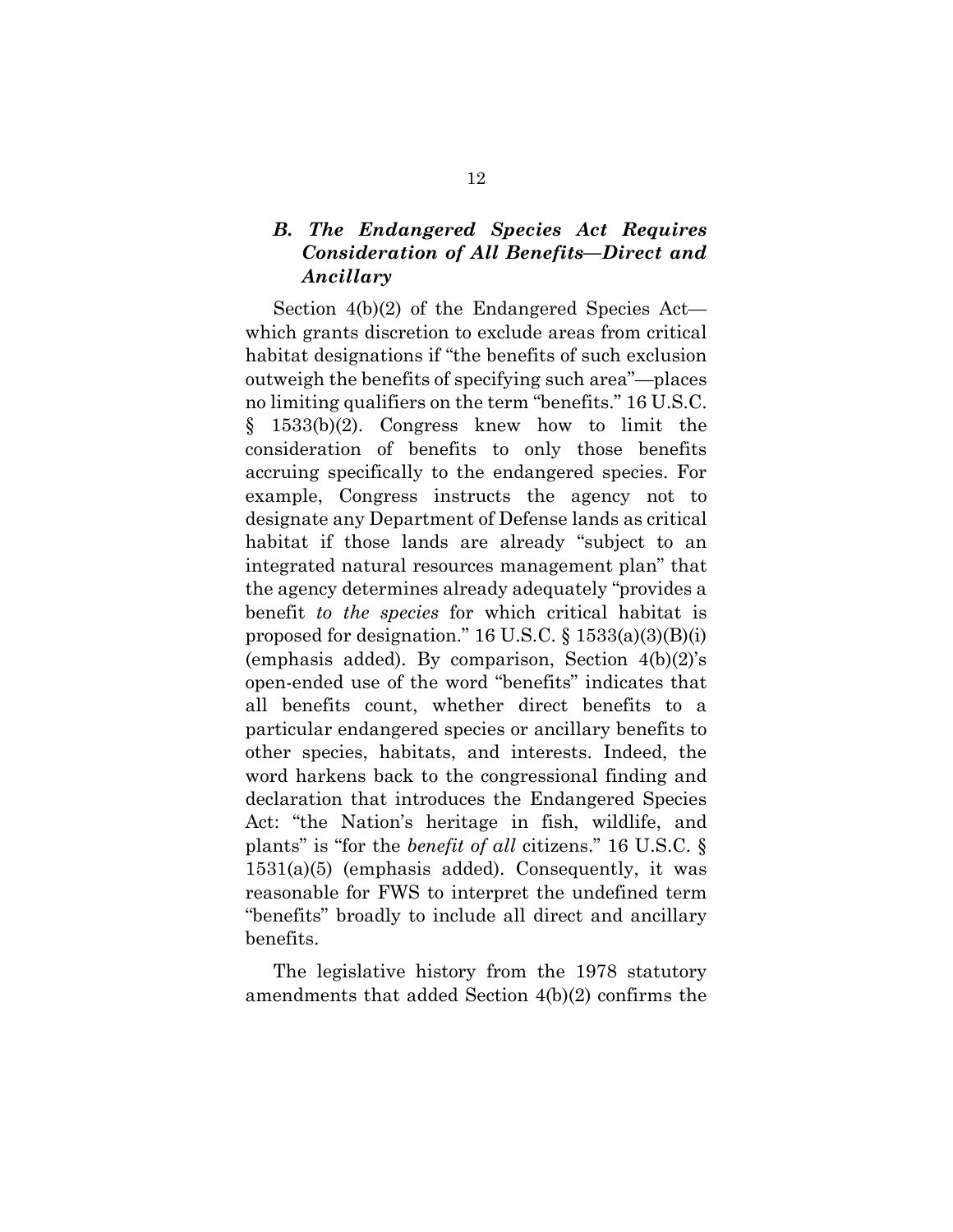broad scope of the word "benefits." The language for Section 4(b)(2) originated in a bill drafted by the House Subcommittee on Fisheries and Wildlife Conservation and the Environment, chaired by Rep. Leggett. During the House's consideration and passage of the legislation, in the middle of discussing the "discretion" now given to the Secretary in weighing the costs and benefits of critical habitat designation, Rep. Leggett recalled that:

> The ultimate goal of the Endangered Species Act is the conservation of the ecosystem on which all species, whether endangered or not, depend for survival.

124 Cong. Rec. 38,134 (Oct. 14, 1978) (statement of Rep. Leggett), *reprinted in* S. Comm. on Env't & Pub. Works, 97th Cong., *A Legislative History of the Endangered Species Act of 1973, as Amended in 1976, 1977, 1978, 1979 and 1980*, at 825 (1982) [hereinafter Leg. Hist.]. In other words, the chair of the drafting committee believed that ancillary benefits to nonendangered species, and to the ecosystems they share with endangered species, were relevant to critical habitat designations.

A related provision introduced in the 1978 amendments required an interagency Endangered Species Committee to exempt certain federal actions from consultations and restrictions if "the benefits of such action clearly outweigh the benefits of alternative courses of action." 16 U.S.C. § 1536(h)(1)(A)(ii). A Joint Explanatory Statement of the House-Senate Conference Committee on the 1978 amendments explained that the word "benefits" in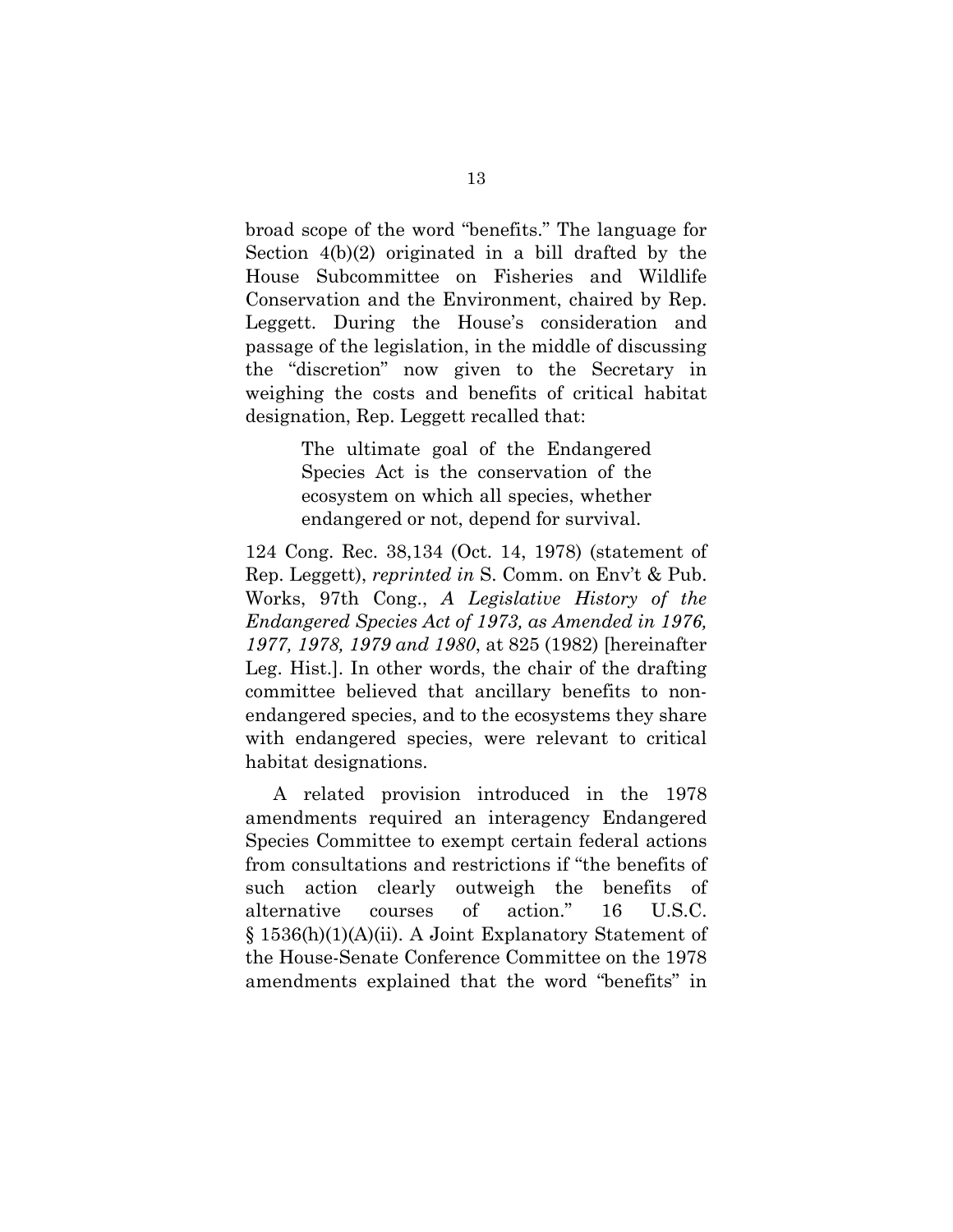that related provision "shall include, but not be limited to, ecological and economic considerations," and that the interagency committee "should also consider the national interest . . . the esthetic, ecological, educational, historical, recreational and scientific value of any endangered or threatened species; and any other factors deemed relevant." H.R. Rep. No. 95-1804 (1978), *reprinted in* Leg. Hist.*, supra*, at 1211.

In addition to that expansive and open-ended list, the Joint Explanatory Statement of the House-Senate Conference Committee also recommended that the interagency Endangered Species Committee should consult the criteria "in OMB Circular A-107 and in Executive Order 11,949" on the scope of costs and benefits to consider. *Id.* President Ford issued Executive Order 11,949 to broaden the title and scope of his prior Executive Order 11,821, from "inflation impact statements" to the broader "economic impact statements." 42 Fed. Reg. 1017 (Jan. 5, 1977). OMB's *Circular A-107*, issued in 1975 under Executive Order 11,821, guided agencies on their evaluation of regulatory impacts, and notably it both encouraged agencies to consider "secondary cost and price effects" and also recognized that not all important benefits could be quantified. Office of Mgmt. & Budget, Exec. Office of the President, *Circular A-107* § 4(b)(1)–(2) (1975) (advising that "benefits should be quantified to the extent practical" and so implicitly including unquantifiable effects in the "comparison of the benefits").[6](#page-21-0) It is notable that, from the time of the 1978

<span id="page-21-0"></span><sup>6</sup> *Available at* https://www.fordlibrarymuseum.gov/library/ document/0039/18514794.pdf (see page 34 of the pdf).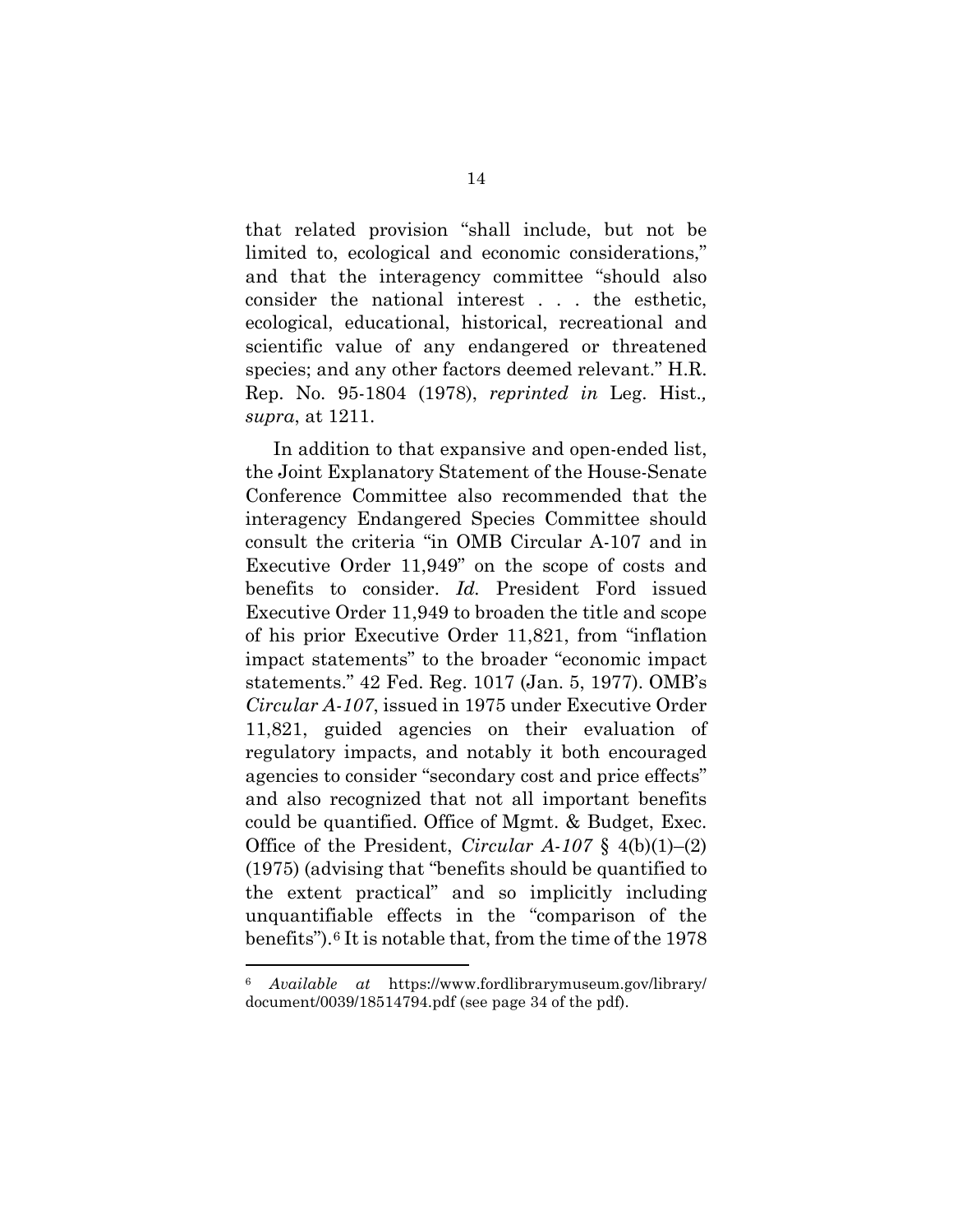amendments, Congress intended that the term "benefits" be understood by reference to the federal government's guiding documents on regulatory costbenefit analysis, which advised agencies to consider indirect effects and unquantified benefits. Of course, those original documents referenced by Congress— *Circular A-107* and Executive Order 11,949—were the precursors to the federal government's current guiding documents on cost-benefit analysis: *Circular A-4* and Executive Orders 12,866 and 13,563.[7](#page-22-0) As explained in the next section, those current guidelines continue to require federal agencies to fully consider both ancillary and unquantified benefits.

## *C. Executive Orders and Guidelines Require Federal Agencies to Consider Ancillary Benefits in Regulatory Impact Analyses*

To accurately evaluate costs and benefits in regulatory impact analyses, executive orders require federal agencies to consider not only direct effects, but also all important indirect benefits (sometimes called ancillary benefits or co-benefits) as well as indirect costs (sometimes called countervailing risks). Executive Order 12,866 instructs agencies to "assess *all* costs and benefits," including "both quantifiable . . . and qualitative measures," where benefits include

<span id="page-22-0"></span><sup>7</sup> Executive Order 12,866 remains the guiding order on regulatory cost-benefit analysis under the Trump administration, and recent executive orders have continued to cite elements of Executive Order 13,563 as well. *See* Exec. Order No. 13,777 § 2(a)(ii)-(iii), 82 Fed. Reg. 12,285, 12,285 (Mar. 1, 2017). Regardless, Executive Orders 12,866 and 13,563 were the operative orders in 2012, when FWS finalized its critical habitat designation rule for the dusky gopher frog.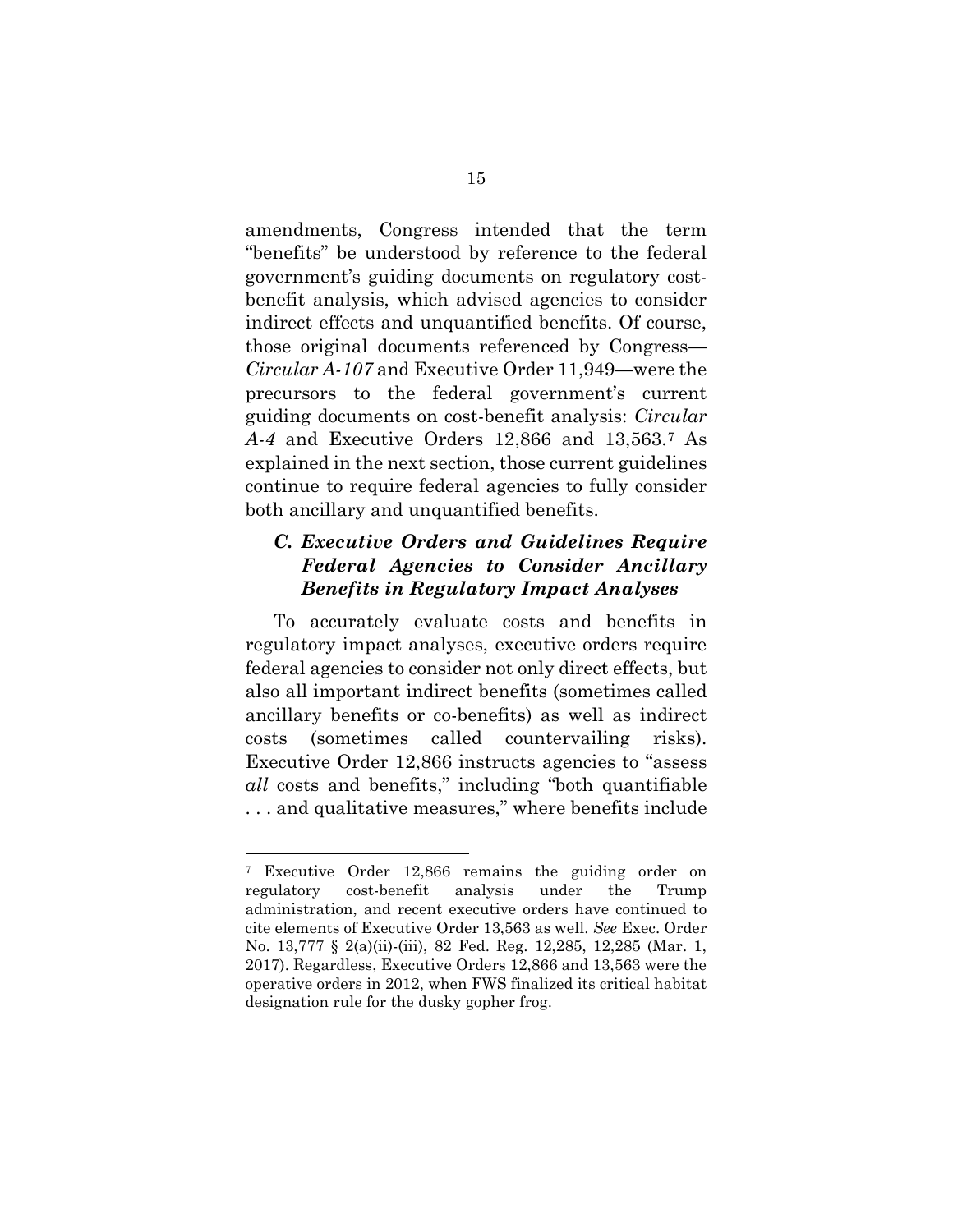any "other advantages" relevant to the determination and consistent with statutory requirements. Exec. Order No. 12,866 § 1(a), 58 Fed. Reg. 51,735, 51,735 (Oct. 4, 1993) (emphasis added). Executive Order 13,563 affirms those instructions and elaborates that agencies must accurately measure the "actual results of regulatory requirements." Exec. Order No. 13,563 § 1, 76 Fed. Reg. 3821, 3821 (Jan. 21, 2011). The orders make no distinction between the treatment of direct and indirect effects.

The Office of Management and Budget under President George W. Bush issued *Circular A-4*, to "standardiz[e] the way benefits and costs of Federal regulatory actions are measured." Office of Mgmt. & Budget, Exec. Office of the President, *Circular A-4* at 1 (2003) [hereinafter *Circular A-4*]. The *Circular* instructs agencies to consider "any important ancillary benefits" (defined as any "favorable impact . . . secondary to the statutory purpose of the rulemaking"), and stresses that "[t]he same standards of information and analysis quality that apply to direct benefits and costs should be applied to ancillary benefits and countervailing risks." *Id.* at 26.

The Environmental Protection Agency (EPA) has also developed its own *Guidelines for Preparing Economic Analyses*, to "establish a sound scientific framework for performing economic analyses of environmental regulations and policies." Envtl. Prot. Agency, *What Are the* Guidelines*?*, https://www.epa.gov/environmental-economics/ guidelines-preparing-economic-analyses (last visited July 1, 2018). These guidelines, which were substantially updated in 2010 after extensive peer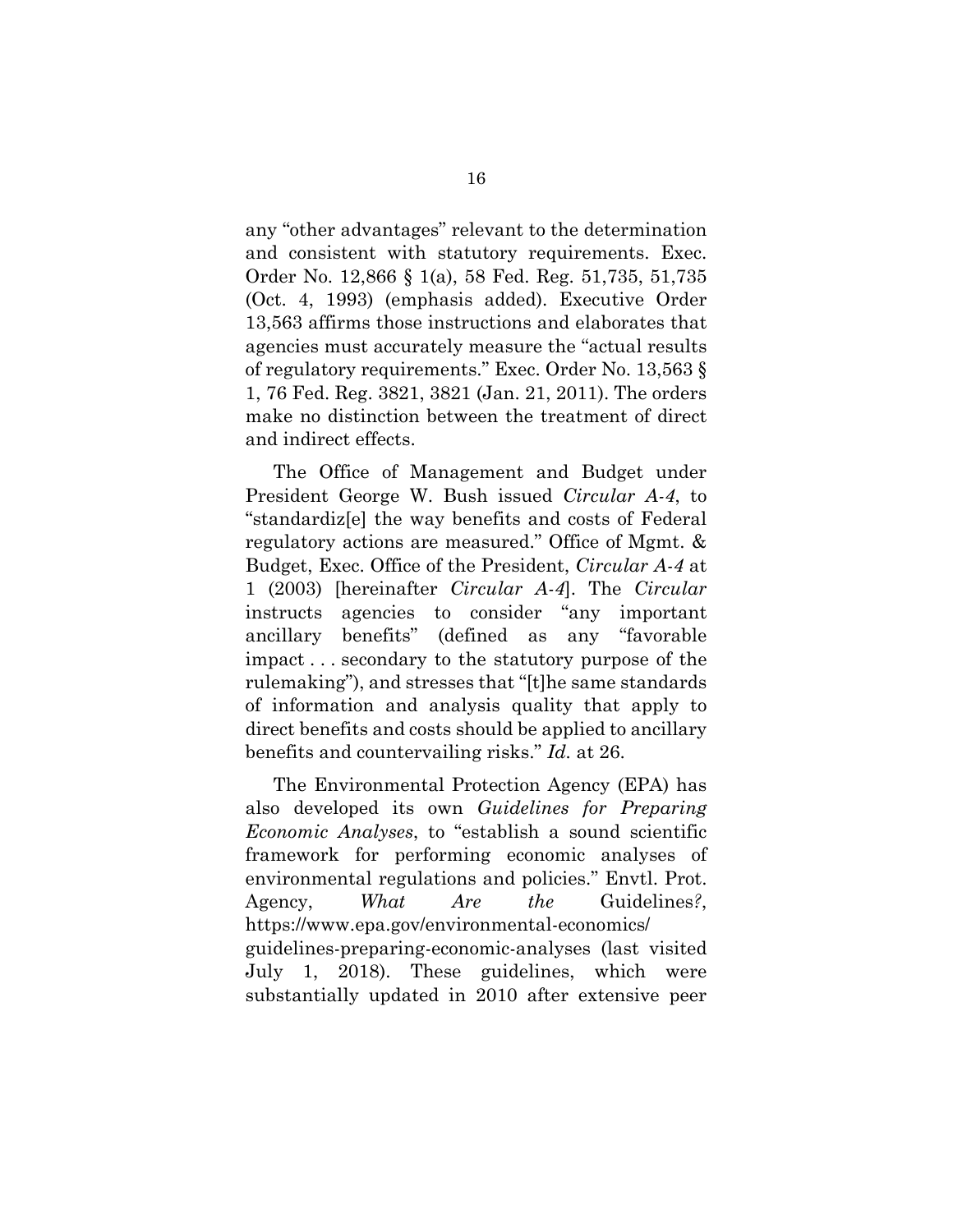review, stress the importance of assessing "all identifiable costs and benefits," including both direct effects "as well as ancillary [indirect] benefits and costs." Envtl. Prot. Agency, *Guidelines for Preparing Economic Analyses* 11-2 (2010).[8](#page-24-0) Though not binding on other agencies, EPA's *Guidelines* reflect deep and careful thinking about environmental economics and provide a useful synthesis of best analytical practices that other agencies can follow. *See FEA*, *supra*, at 2-4 n.33 (citing the *Guidelines*).

Indeed, EPA has a long history of considering ancillary benefits in regulatory decisions made under administrations of both political parties. For example, under President Ford in 1975, EPA considered the "indirect benefits from induced mass transit improvements" in proposing a new transportation control plan for metropolitan Boston to regulate automobile emissions. 40 Fed. Reg. 8668, 8673 (Feb. 28, 1975). Under President Carter, EPA's cost-benefit analysis of warning labels for hazardous chemicals considered the "indirect benefits of the labeling regulation," including the "incentives for the development of safer substitutes." 46 Fed. Reg. 3471, 3472 (Jan. 14, 1981). And under President Reagan, EPA explained that it intended to "consider the full spectrum of the potential impacts of regulation," including "indirect benefits accruing from concomitant reductions in other regulated pollutants." 52 Fed. Reg. 25,399, 25,406 (July 7, 1987).

<span id="page-24-0"></span><sup>8</sup> *Available at* https://www.epa.gov/sites/production/files/2017- 09/documents/ee-0568-11.pdf.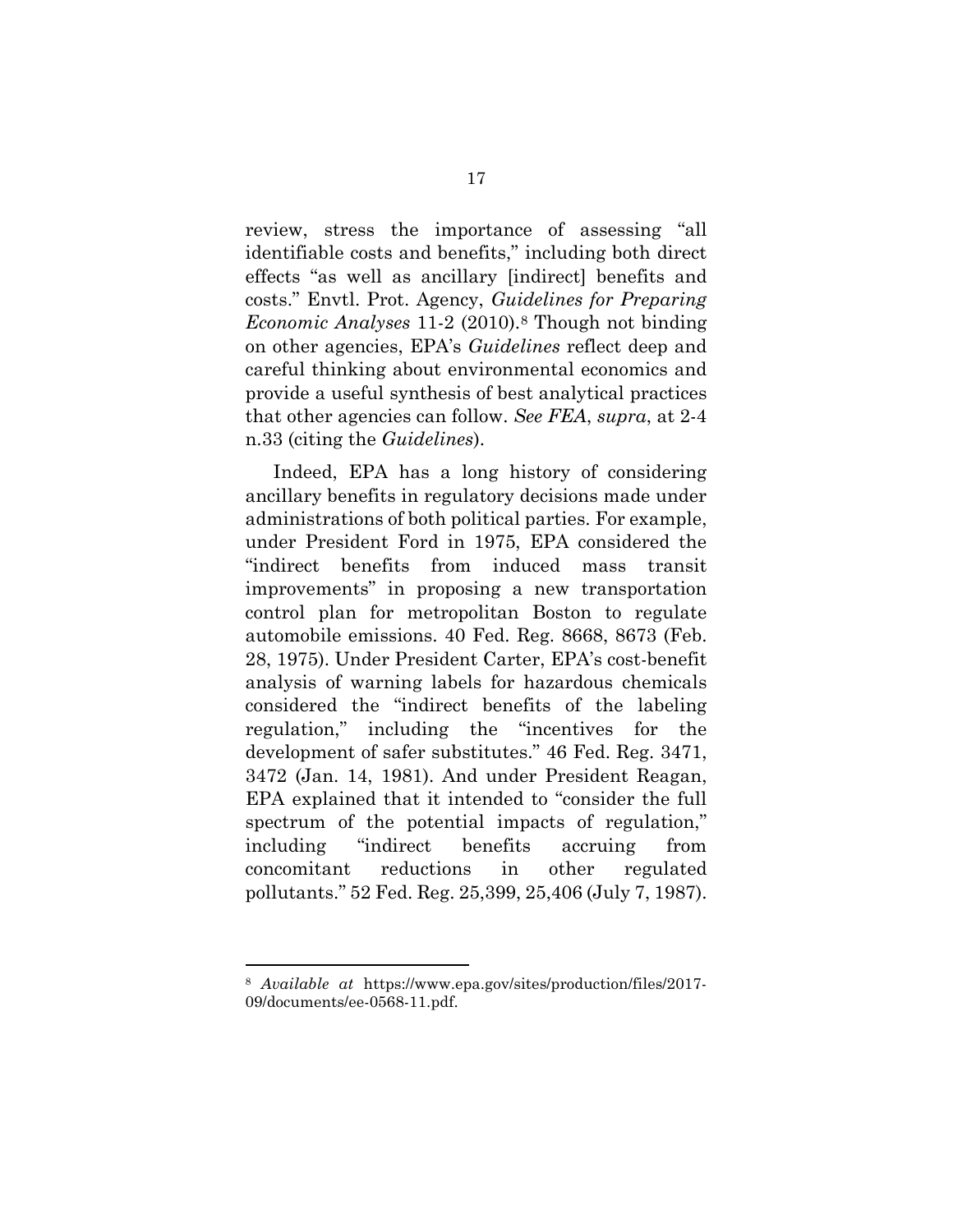As discussed in the next section, agencies have long considered the ancillary benefits of critical habitat designations, stretching from at least 1992 through to the current presidential administration.

## *D. For Over Twenty-Five Years, Under Administrations of Both Parties, FWS Has Consistently Assessed the Ancillary Benefits of Critical Habitat Designations*

FWS has a long history, under administrations of both political parties, of assessing ancillary benefits in its critical habitat designations. For example, in 1992 during the George H.W. Bush administration, FWS issued its Determination of Critical Habitat for the Northern Spotted Owl. In that designation, FWS wrote:

> Designation of critical habitat for the spotted owl is expected to provide a wide range of economic benefits to society. These economic benefits are whenever possible defined in monetary terms. They include use values as well as intrinsic or preservation values. Benefits provided by preservation of the owl's habitat include the same types of direct *and indirect use values* of old growth forest ecosystems. Habitat preservation also provides *water quality protection, scenic and air quality, biological diversity, and other environmental services*.

> Benefits of critical habitat designation are in addition to those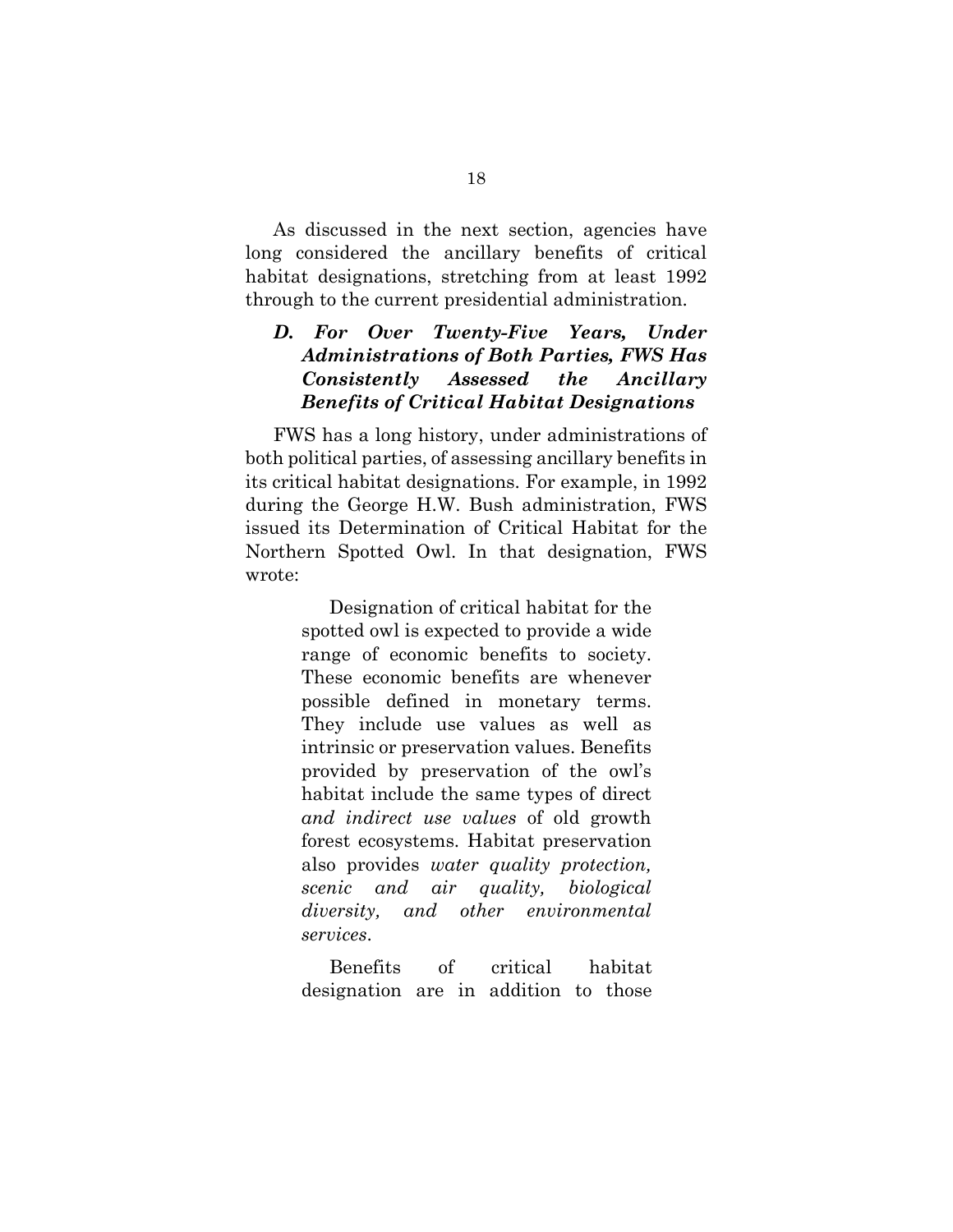provided by listing of the owl as threatened or those derived from other actions taken by land management agencies to provide protection to the owl and its habitat. Only the incremental protection provided by critical habitat designation, *and the ancillary benefits* attributable to that action, are compared with the incremental costs of restricting timber harvest and other economic effects of designating critical habitat.

57 Fed. Reg. 1796, 1819 (Jan. 15, 1992) (emphases added).

Throughout the administrations of Presidents Bill Clinton and George W. Bush, FWS's economic analyses routinely discussed ancillary benefits. For example, in the 2006 analysis of the critical habitat designation for the mountain yellow-legged frog, FWS listed such "ancillary benefits" as adjacent property value increases, "increased water quality resulting from fewer recreators impacting streams (e.g., reduced siltation), improved biological information resulting from surveys of frog habitat, and reduced threat of catastrophic fire related to increased fire suppression activities." Indus. Econ. Inc., *Economic Analysis of Critical Habitat Designation for the Mountain Yellow-Legged Frog* 9 (2006) (prepared for FWS);[9](#page-26-0) *see also, e.g.,* Indus. Econ. Inc., *Economic Analysis of Critical Habitat Designation for the* 

<span id="page-26-0"></span><sup>9</sup> *Available at* https://www.fws.gov/economics/Critical%20 Habitat/Final%20Reports/Mountain%20yellowlegged%20frog/MYLF\_FEA1\_2006.08.14.pdf.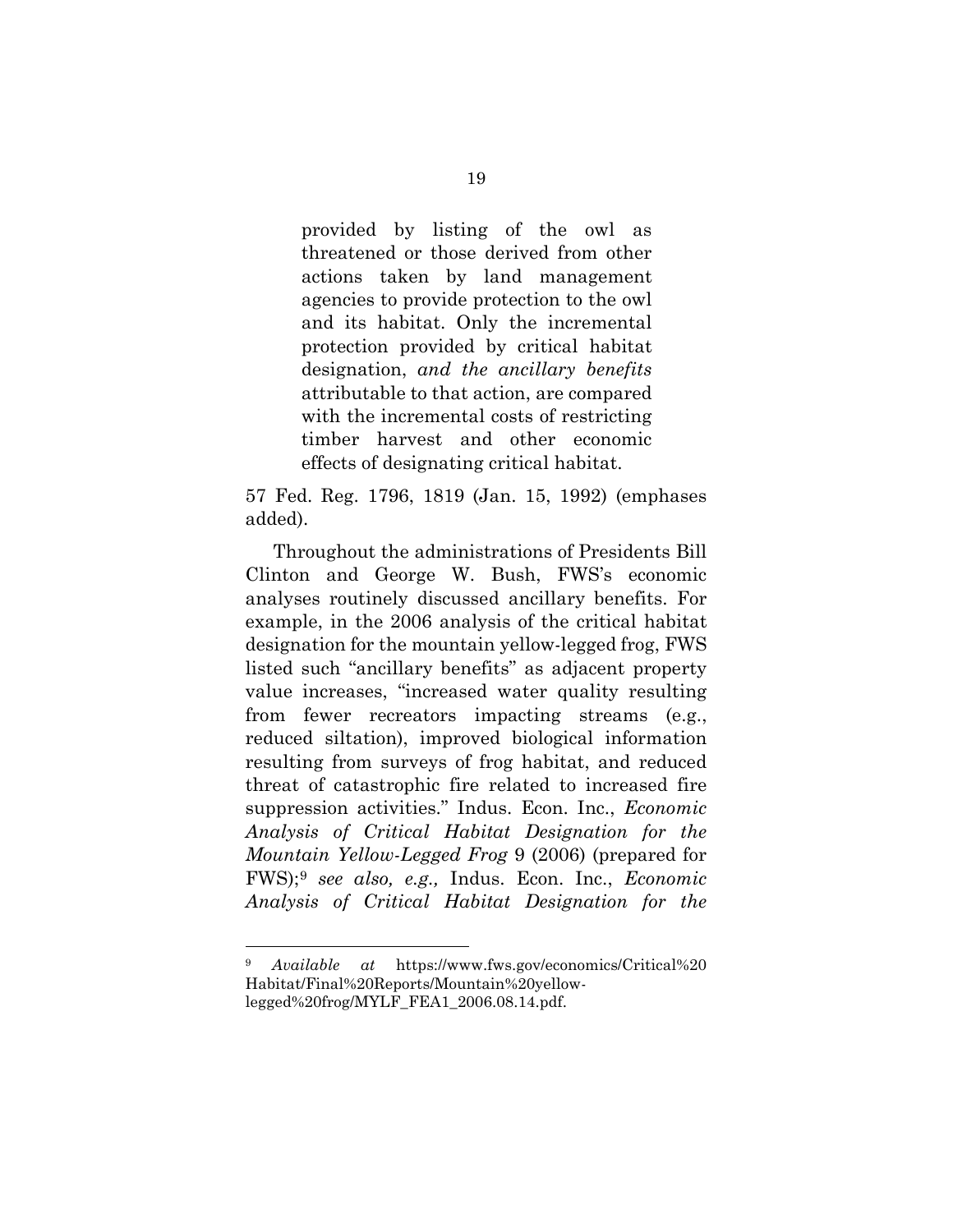*Guajón* 9–10 (2007) (prepared for FWS) ("For example, conservation of guajón habitat may reduce erosion in stream watersheds, improving water quality in downstream reservoirs.");<sup>[10](#page-27-0)</sup> Indus. Econ. Inc., *Economic Analysis of Critical Habitat Designation for the Alameda Whipsnake* 18 (2000) (prepared for FWS) (listing such benefits as biodiversity, ecosystem health, and wildlife viewing). $11$ 

More recently, in its August 2017 designation of critical habitat for certain populations of endangered and threatened Atlantic sturgeon, the National Marine Fisheries Service—FWS's partner agency in administering the Endangered Species Act—wrote:

> Other benefits of designation include ancillary benefits to other commerciallyimportant aquatic species associated with Atlantic sturgeon habitat; non-use values for sturgeon and their habitats; and increased state, local and public awareness of the importance of these areas, that could generate non-federal conservation efforts and benefits.

82 Fed. Reg. 39,160, 39,234 (Aug. 17, 2017). Though in that rulemaking the National Marine Fisheries Service ultimately excluded certain areas from

<span id="page-27-0"></span><sup>10</sup> *Available at* https://www.fws.gov/economics/Critical%20 Habitat/Final%20Draft%20Reports/Guajon/Guajon\_FinalDEA\_ 5.29.07.pdf.

<span id="page-27-1"></span><sup>11</sup> *Available at* https://www.fws.gov/economics/Critical%20 Habitat/ESA%20Reports%20as%20of%20August%202005/Alam eda%20whipsnake/Final%20Report/SNAKEFN4.DOC.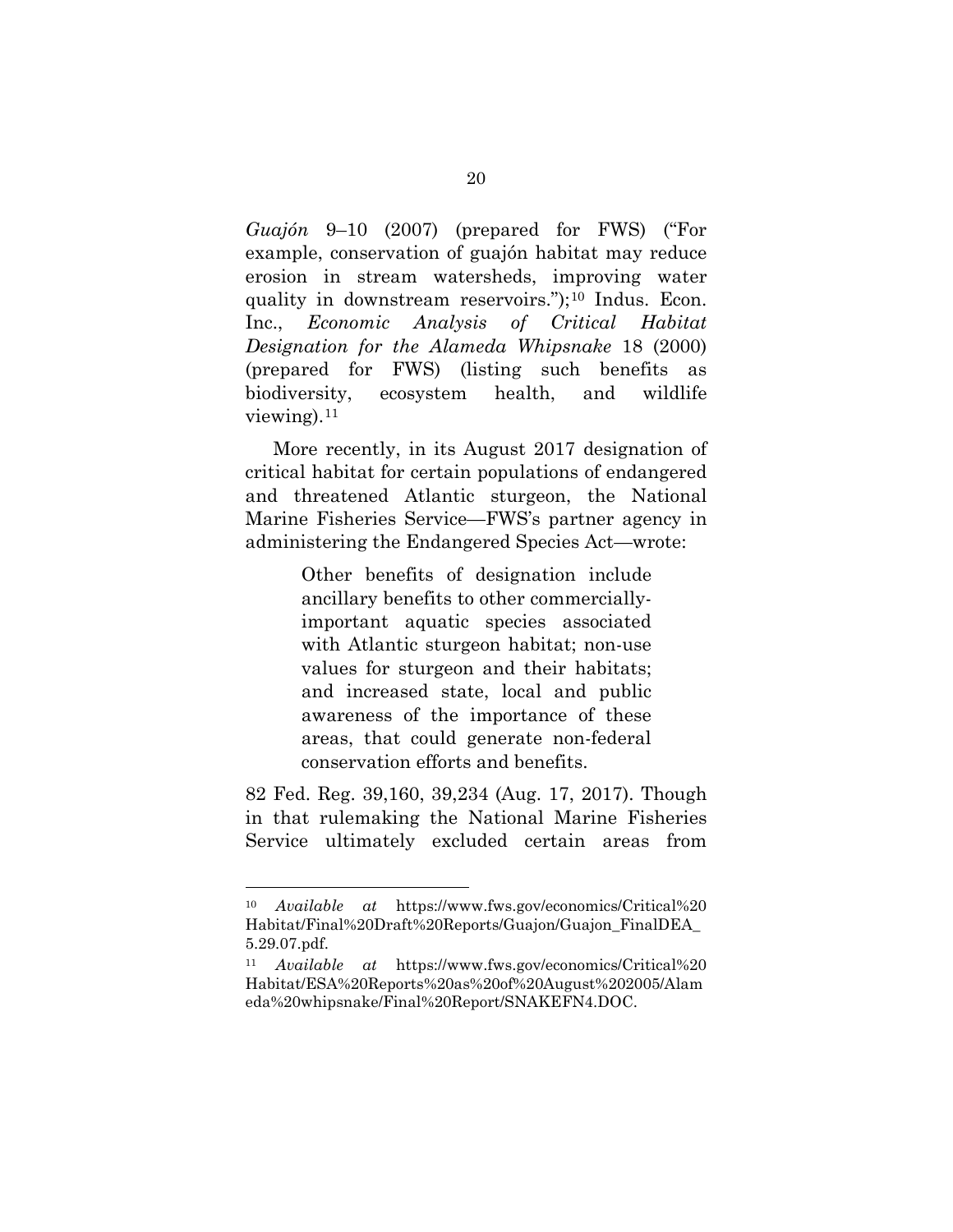habitat designation, it did so only after considering all the important ancillary benefits. *Id.*

FWS's reliance on ancillary benefits in its critical habitat designation for the dusky gopher frog is consistent with this twenty-five-year-long practice under the Endangered Species Act. Moreover, its consideration of ancillary benefits is consistent with the agency's consideration of indirect costs, as explained in the next section.

## *E. It Would Be Arbitrary to Treat Ancillary Benefits Differently Than Indirect Costs*

Even as they dismiss ancillary benefits as worthless, Petitioner and its supporters criticize FWS's alleged failure to consider all indirect costs, such as lost tax revenue to the local government and secondary hazards arising from any controlled burns set to manage the frog habitat. Pet'r Br. 54; Wash. Legal Found. Br. 31.[12](#page-28-0) There are two fatal problems with this argument.

First, the agency already accounted for indirect effects like taxes and fires. FWS's economic analysis detailed both the direct and indirect costs of the

<span id="page-28-0"></span><sup>12</sup> Lost tax revenue, assuming it existed, would not properly be characterized as a "cost"; rather, it would be a distributional effect, since taxes are transfer payments from private parties to the government. *See Circular A-4*, *supra*, at 14 ("[T]he revenue collected through a . . . tax is a transfer payment."). Potential environmental or health hazards resulting from controlled burns, assuming they existed, would clearly be indirect costs, as they are highly analogous to the prototypical example of countervailing risks offered by OMB's *Circular A-4*: namely, "adverse safety impacts from more stringent fuel-economy standards," *see id.* at 26.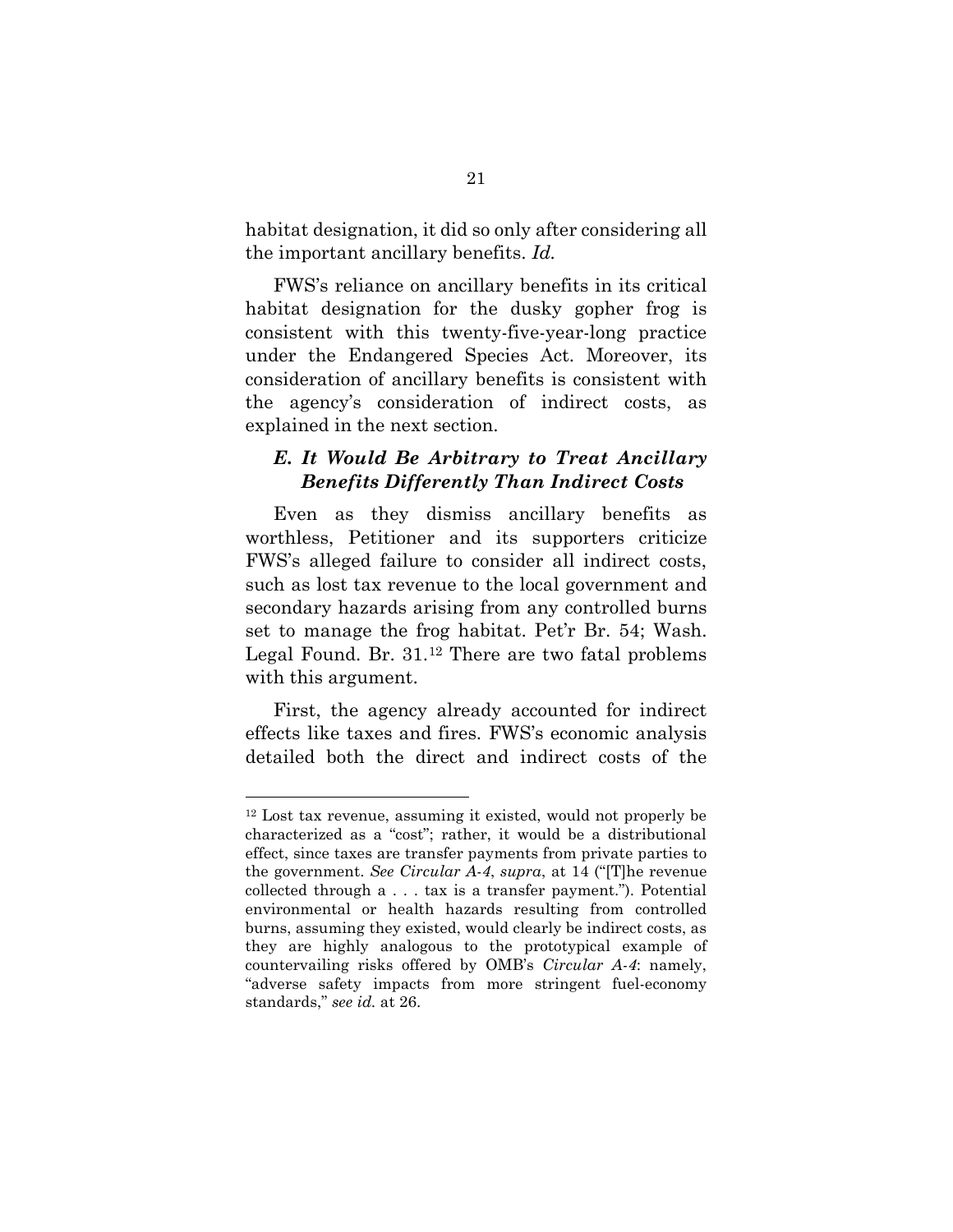critical habitat designation. The agency explained that costs were uncertain and so considered a range of scenarios, under which the monetized direct costs for Unit 1's designation could be as little as \$0, or as much as \$34 million. *FEA*, *supra*, at ES-9. Then FWS also qualitatively considered a variety of indirect costs, including costs from regulatory uncertainty, stigma costs to property values, and lost oil and gas production. *Id.* at 2-17, 4-8. Finally, the agency considered, but ultimately dismissed as unlikely, both possible indirect lost tax revenue for the local government, 77 Fed. Reg. at 35,127, and possible indirect health or environmental effects from the controlled burns necessary to manage habitat for the dusky gopher frog, *id.* at 35,126.

Second, there is no reason for agencies to treat indirect benefits differently than indirect costs. Indeed, it is hard to imagine anything more arbitrary or capricious than taking indirect consequences of regulation into account if they are negative while ignoring them if they are positive.

Indirect benefits "are simply mirror images" of indirect costs. Samuel J. Rascoff & Richard L. Revesz, *The Biases of Risk Tradeoff Analysis: Towards Parity in Environmental and Health-and-Safety Regulation*, 69 U. Chi. L. Rev. 1763, 1793 (2002). The terms "benefit" and "cost" are merely convenient labels for positive effects versus negative effects and do not reflect any distinction warranting different analytical treatment. For example, EPA's original analysis of its greenhouse gas standards for passenger cars counted consumers' fuel savings "as negative costs (i.e., positive benefits)." Envtl. Prot. Agency, *Draft*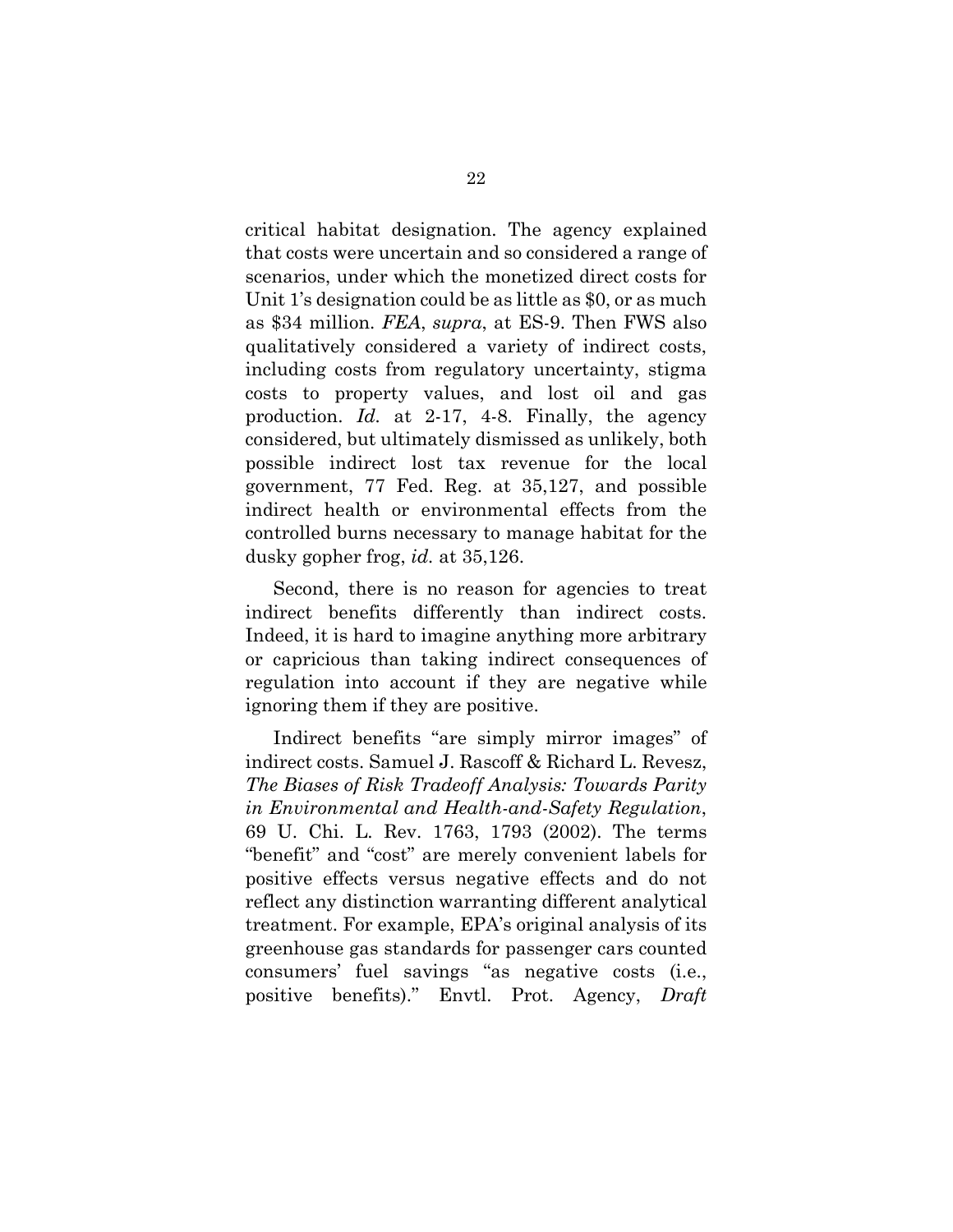*Regulatory Impact Analysis: Proposed Rulemaking to Establish Light-Duty Vehicle Greenhouse Gas Emission Standards and Corporate Average Fuel Economy Standards* at xiii (2009). Furthermore, agencies are required to treat costs and benefits alike and consider each with comparable analysis, and may not "put a thumb on the scale by undervaluing the benefits and overvaluing the costs." *Ctr. for Biological Diversity v. Nat'l Highway Traffic Safety Admin.*, 538 F.3d 1172, 1198 (9th Cir. 2008); *see also Bus. Roundtable v. SEC*, 647 F.3d 1144, 1148–49 (D.C. Cir. 2011) (chastising the agency for "inconsistently and opportunistically fram[ing] the costs and benefits of the rule"); *Sierra Club v. Sigler*, 695 F.2d 957, 979 (5th Cir. 1983) (holding that if an agency "trumpet[s]" economic benefits, it must also disclose costs); *Mont. Envtl. Info. Ctr. v. Office of Surface Mining*, 274 F. Supp. 3d 1074, 1098 (D. Mont. 2017) (finding it "arbitrary and capricious" to "quantify socioeconomic benefits while failing to quantify costs").

According to two former administrators of the Office of Information and Regulatory Affairs, the office charged with reviewing agencies' cost-benefit analyses, there are "no legal, political, or intellectual . . . impediments to treating ancillary benefits and countervailing risks equally in cost-benefit analysis." Christopher C. DeMuth & Douglas H. Ginsburg, *Rationalism in Regulation*, 108 Mich. L. Rev. 877, 888 (2010). Given the lack of a logical distinction between indirect costs and indirect benefits, Petitioner and its supporters cannot reasonably contend that FWS must consider those indirect costs that support their arguments, while also insisting that indirect benefits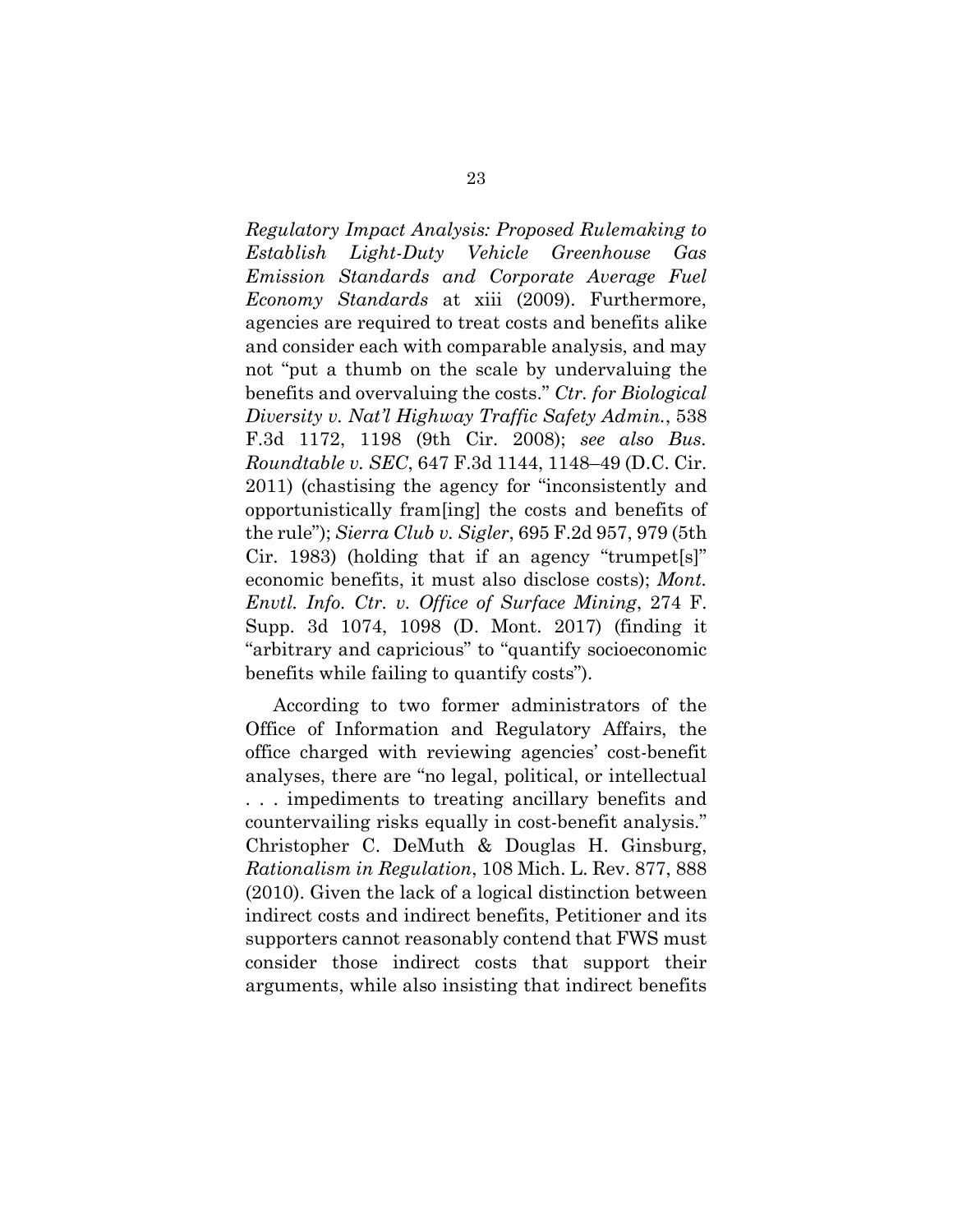are irrelevant and worthless. Such an illogical distinction would be arbitrary and capricious, and would violate legal precedents on the consideration of indirect regulatory effects, as described further in the next section of this brief.

## *F. Courts Require Agencies to Account for the Indirect Consequences of Regulation*

At a minimum, consideration of ancillary benefits is permissible when not expressly precluded by statute. *See U.S. Sugar Corp. v. EPA*, 830 F.3d 579, 625–26 (D.C. Cir. 2016) (explaining that the statutory "text does not foreclose the Agency from considering co-benefits and doing so is consistent with the [statute's] purpose"). Since the Endangered Species Act does not expressly preclude the consideration of ancillary benefits—to the contrary, the plain text, legislative history, and statutory purpose require it, *see supra* Section II.B.—FWS had discretion to weigh ancillary benefits against economic costs in deciding whether to exclude areas from critical habitat designations.

Moreover, when agencies choose or are required to justify rules by a cost-benefit analysis, courts have repeatedly instructed agencies to consider indirect effects. In the recent case *Michigan v. EPA*, 135 S. Ct. 2699, 2707 (2015), this Court explained that the advantages and disadvantages of regulation included not just direct compliance costs, but indirect "harms that regulation might do to human health or the environment." Numerous rulings from several U.S. Courts of Appeals similarly require agencies to account for the indirect effects of regulation when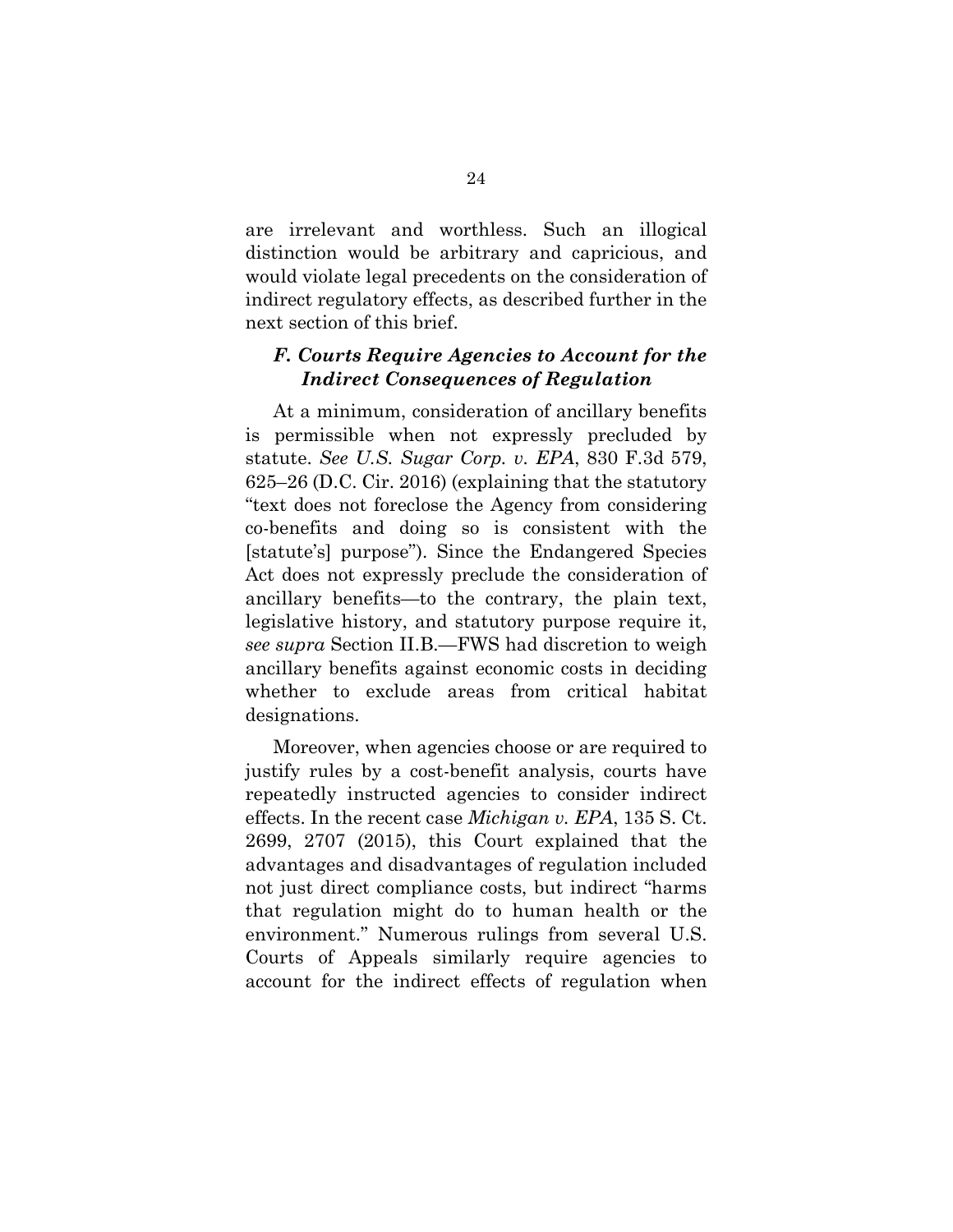weighing costs and benefits. *See Am. Trucking Ass'ns v. EPA*, 175 F.3d 1027, 1051–52 (D.C. Cir. 1999) (holding that EPA must consider the indirect health costs of reducing a pollutant rather than only "half of a substance's health effects"), *rev'd on other grounds sub nom. Whitman v. Am. Trucking Ass'ns*, 531 U.S. 457 (2001); *Competitive Enter. Inst. v. Nat'l Highway Traffic Safety Admin.*, 956 F.2d 321, 326–27 (D.C. Cir. 1992) (striking down a rule for failing to consider indirect safety effects); *Corrosion Proof Fittings v. EPA*, 947 F.2d 1201, 1224–1225 (5th Cir. 1991) (holding that EPA must consider the indirect safety effects of substitute options for car brakes when banning asbestos-based brakes under the Toxic Substances Control Act); *see also Am. Dental Ass'n v. Martin*, 984 F.2d 823, 826 (7th Cir. 1993) (criticizing the Occupational Safety and Health Administration because its "consideration of the indirect costs of the rule is thus incomplete").

Although those precedents focus on the consideration of indirect costs rather than indirect benefits, as explained above, there is no logical reason for agencies to treat indirect benefits differently than indirect costs.

## **III. Unquantified Benefits Also Must Be Given Due Consideration Under Executive Orders and Best Practices for Cost-Benefit Analysis**

Neither the ancillary nor the direct benefits of the critical habitat designation for the dusky gopher frog should be ignored simply because they cannot currently be fully quantified or monetized.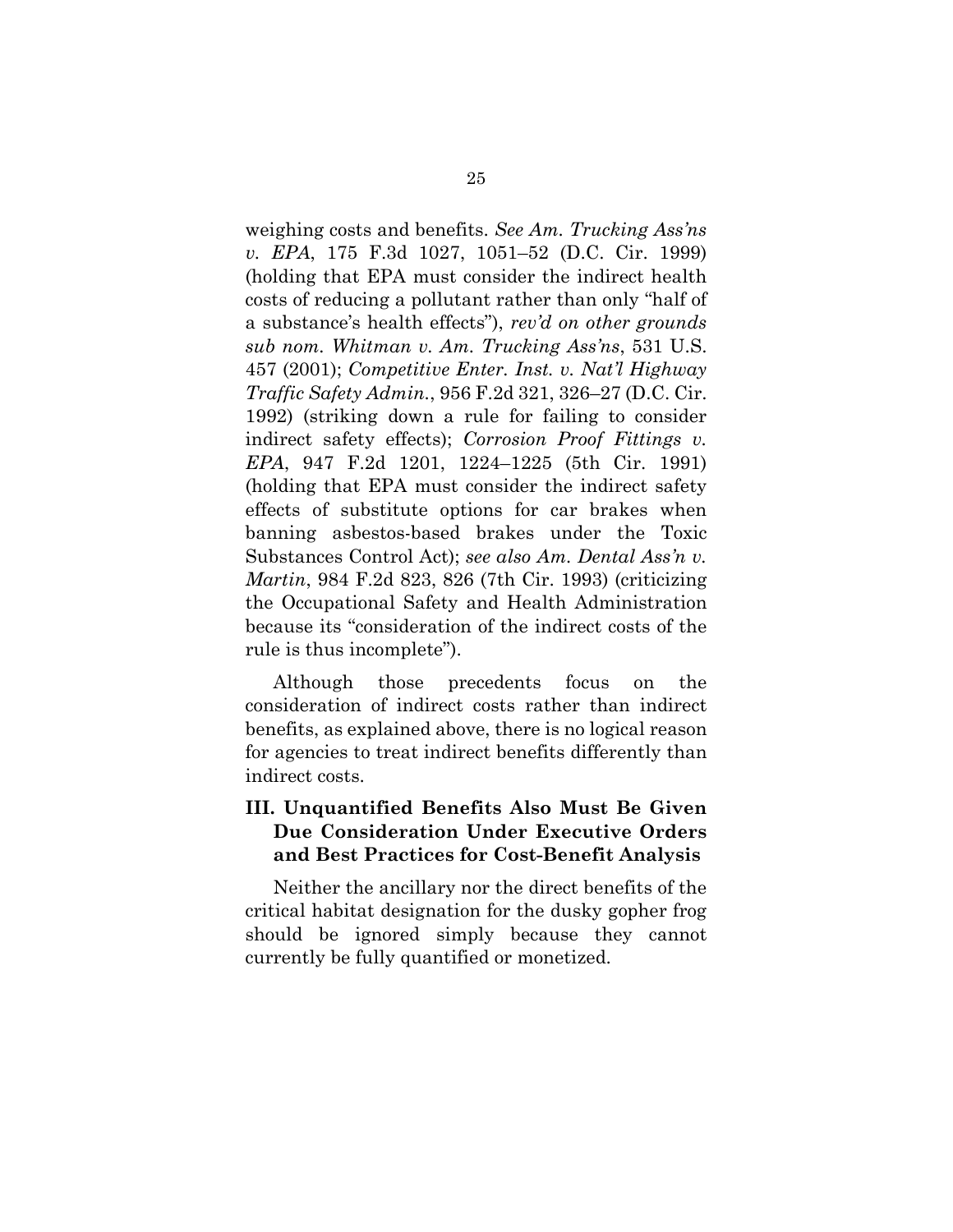To the contrary, the executive orders governing regulatory analysis instruct agencies to give due consideration to all important unquantified costs and benefits. Exec. Order No. 12,866 § 1(a), 58 Fed. Reg. at 51,735 ("Costs and benefits shall be understood to include both quantifiable measures (to the fullest extent that these can be usefully estimated) and qualitative measures of costs and benefits that are difficult to quantify, but nevertheless essential to consider."); *see also* Exec. Order No. 13,563 § 1, 76 Fed. Reg. at 3821. OMB's *Circular A-4* cautions agencies against ignoring the potential magnitude of unquantified benefits, because the most efficient rule may not have the "largest quantified and monetized . . . estimate." *Circular A-4, supra*, at 2. Indeed, it is widely recognized in the economic literature that cost-benefit analysis requires proper consideration of effects that "defy quantification but are thought to be important." Kenneth J. Arrow et al., *Benefit-Cost Analysis in Environmental, Health, and Safety Regulation: A Statement of Principles* 8 (1996).[13](#page-33-0) The mere fact that a benefit cannot currently be quantified says little about its magnitude. In fact, some of the most substantial categories of monetized benefits that appear in current regulatory impact analyses were once considered unquantifiable. *See* Richard L. Revesz, *Quantifying Regulatory Benefits*, 102 Cal. L. Rev. 1423, 1436 (2014) (explaining, for example, how the key valuation of mortality risk

<span id="page-33-0"></span><sup>13</sup> *Available at* http://www.aei.org/wp-content/uploads/2014/04/ benefitcost-analysis-in-environmental-health-and-safetyregulation\_161535983778.pdf.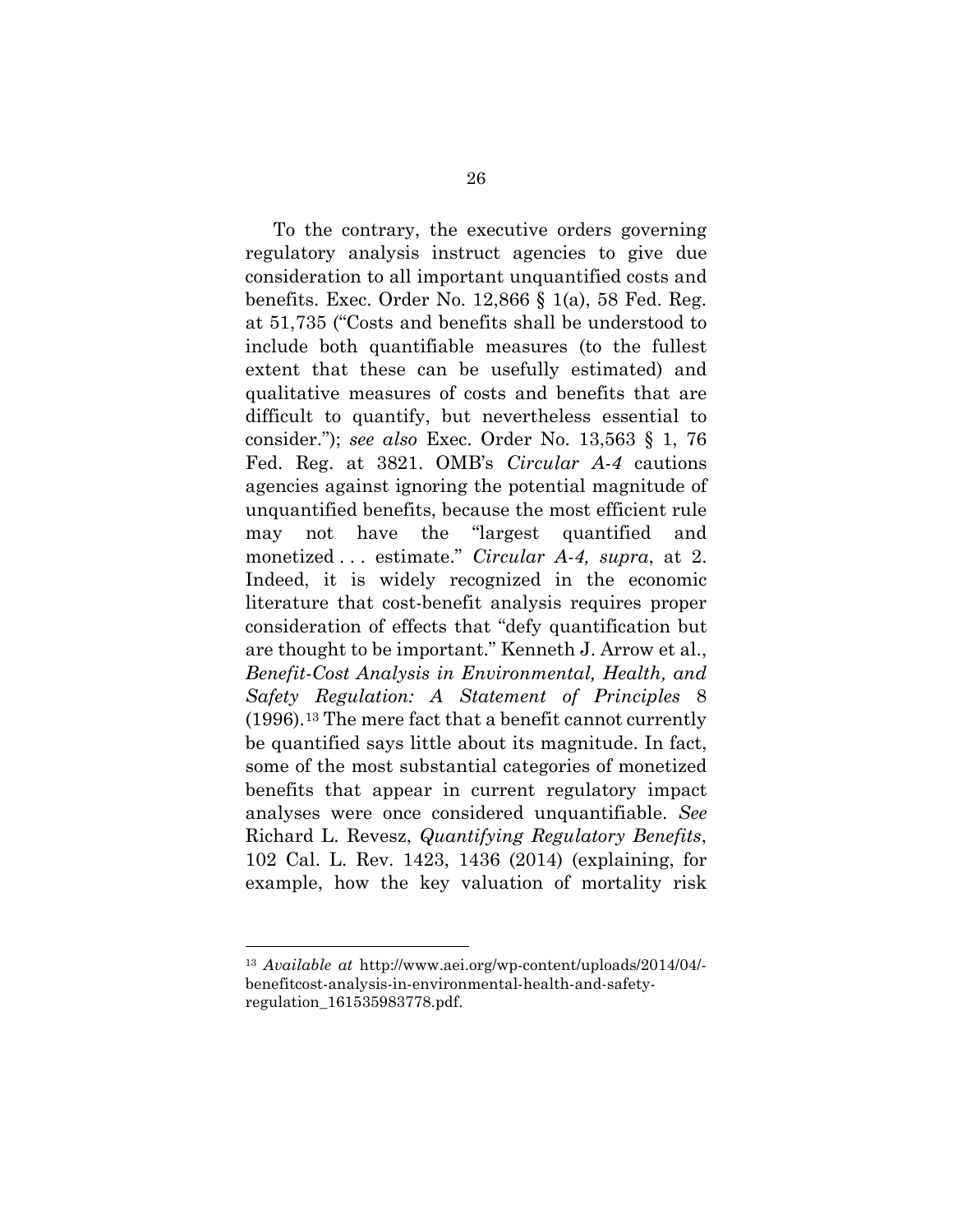reductions—also known as the "value of statistical life"—had "initially evaded quantification").

Proper consideration of unquantified benefits has long been part of best agency practice. Recall how in 1978, Congress referred the interagency Endangered Species Committee to OMB's *Circular A-107*, which advised agencies that "benefits should be quantified to the extent practical" but implicitly recognized that some important benefits could not be quantified. *See supra* Section II.B. FWS has a long history, stretching back over twenty-five years and through administrations of both political parties, of following that advice and weighing unquantified benefits in its critical habitat designations. For example, in 1992, FWS explained that "economic benefits are whenever possible defined in monetary terms" but proceeded to discuss numerous benefits in qualitative terms, including biodiversity and ecosystem services. 57 Fed. Reg. at 1819; *see also, e.g.*, Indus. Econ. Inc., *Economic Analysis of Critical Habitat Designation for the Mountain Yellow-Legged Frog*, *supra*, at 9 (2006) ("Data required to quantify and monetize these benefits (e.g., incremental changes in water quality . . .) are not readily available.").

Agencies have long weighed unquantified environmental benefits in a variety of contexts. For example, in response to criticisms of its benzene regulations under the Clean Air Act, EPA under President George H.W. Bush "reject[ed] the position that only quantified information can be considered in the decisions." 55 Fed. Reg. 8292, 8302 (Mar. 7, 1990). Similarly, in EPA's *Guidelines on Preparing Economic Analyses*, the agency writes: "In reality . . . there are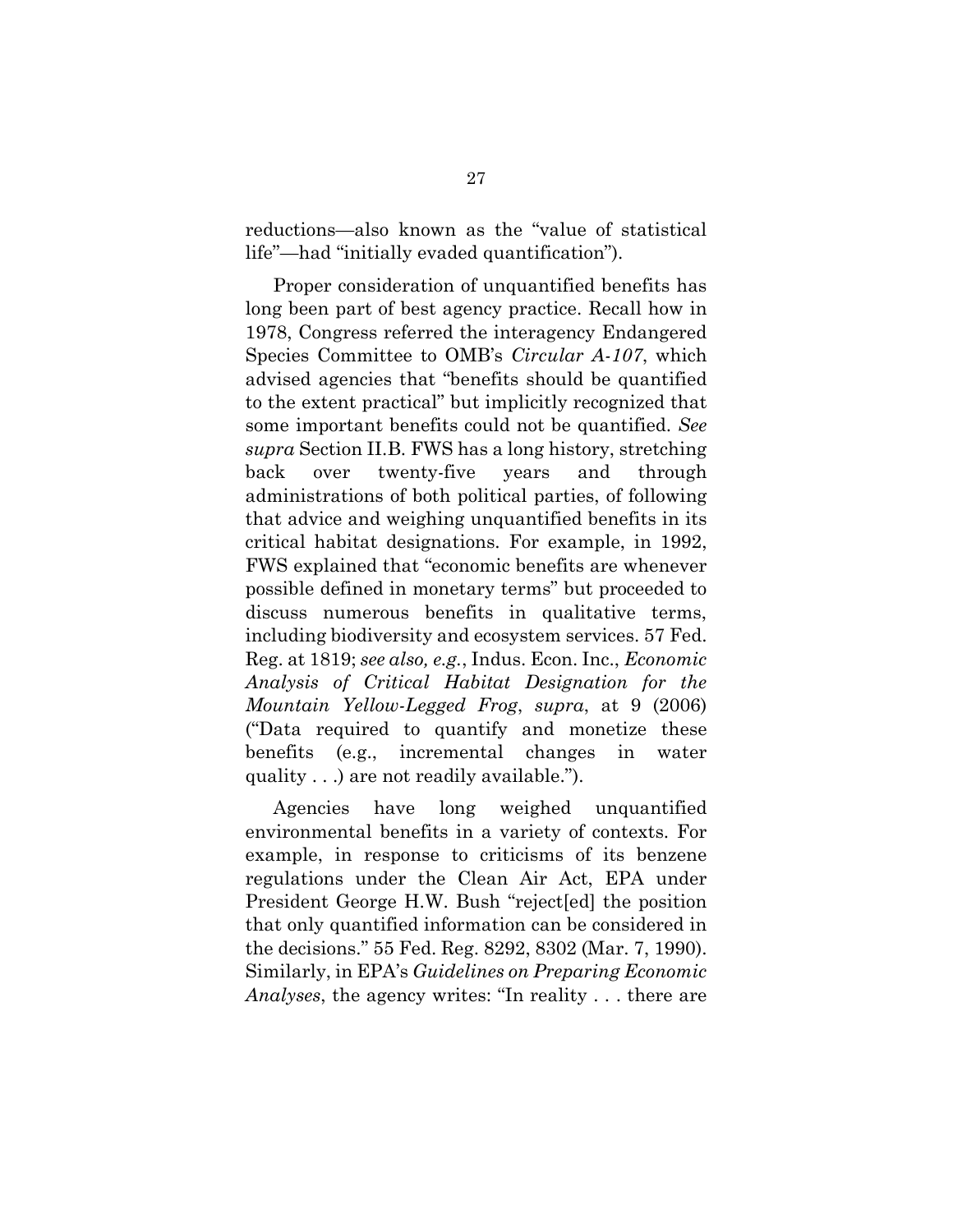often effects that cannot be monetized, and the analysis needs to communicate the full richness of benefit and cost information beyond what can be put in dollar terms. . . . Benefits and costs that cannot be quantified should be presented qualitatively." *Guidelines*, *supra*, at 11-2.

Courts agree that agencies have an obligation to consider reasonably foreseeable but difficult to quantify regulatory effects. *See, e.g.*, *Public Citizen v. Fed. Motor Carrier Safety Admin.*, 374 F.3d 1209, 1219 (D.C. Cir. 2004) ("The mere fact that the magnitude of [an effect] is uncertain is no justification for disregarding the effect entirely."); *Am Trucking Ass'ns v. EPA*, 175 F.3d at 1052 (rejecting the idea that EPA could ignore health effects that are "difficult, if not impossible, to quantify reliably").

The fact that the data necessary to quantify and monetize the direct and ancillary benefits of the critical habitat designation did not exist in no way diminishes the relevance of these benefits to FWS's decision. Agencies are expected to weigh unquantified effects against monetized costs and benefits in accordance with their judgment and expertise. *See Entergy Corp. v. Riverkeeper, Inc.*, 556 U.S. 208, 235 (2009) (Breyer, J., concurring in part and dissenting in part) (writing approvingly of EPA's ability to "describe environmental benefits in non-monetized terms and to evaluate both costs and benefits in accordance with its expert judgment and scientific knowledge"). That is precisely what FWS did here.